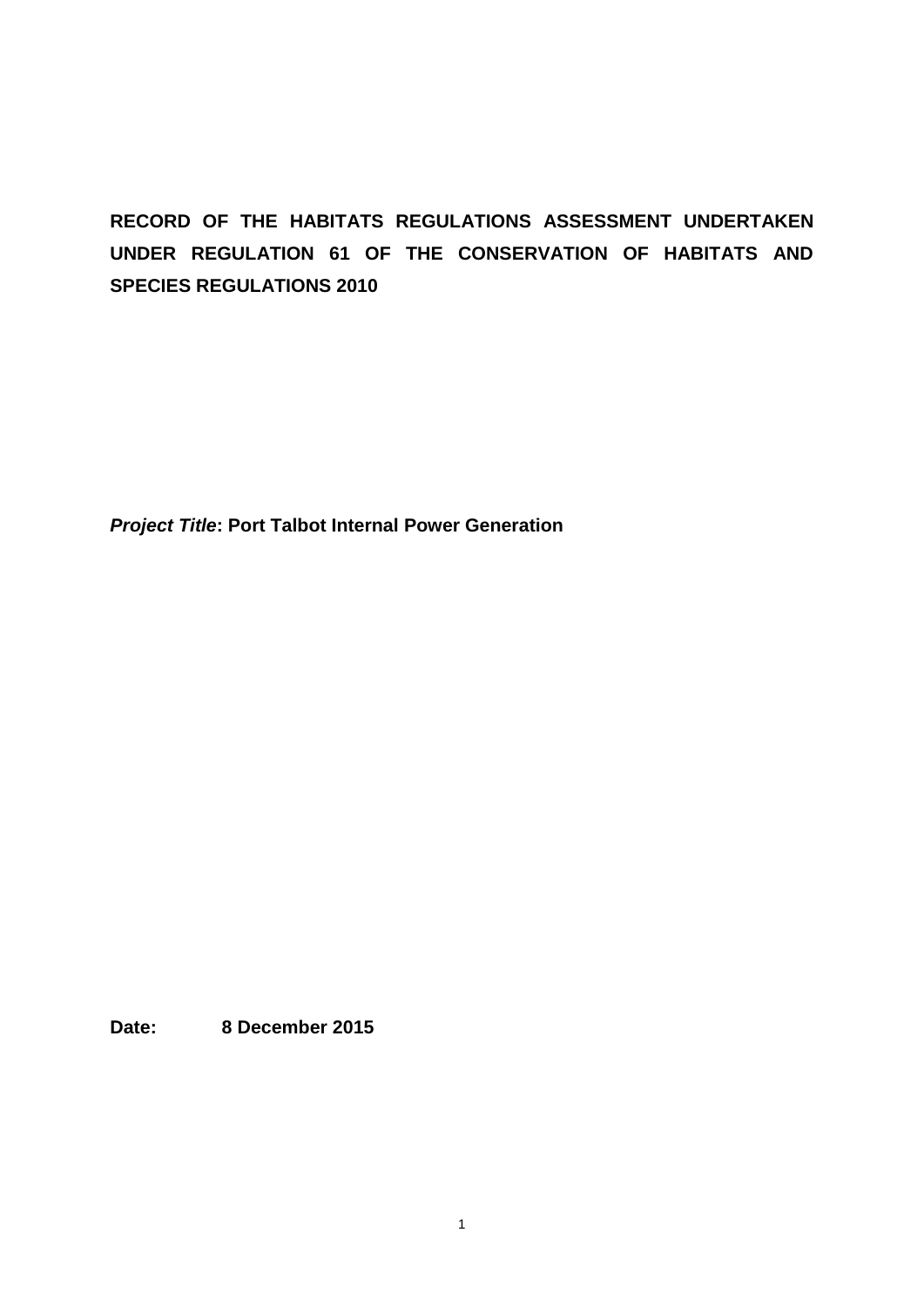## **CONTENTS**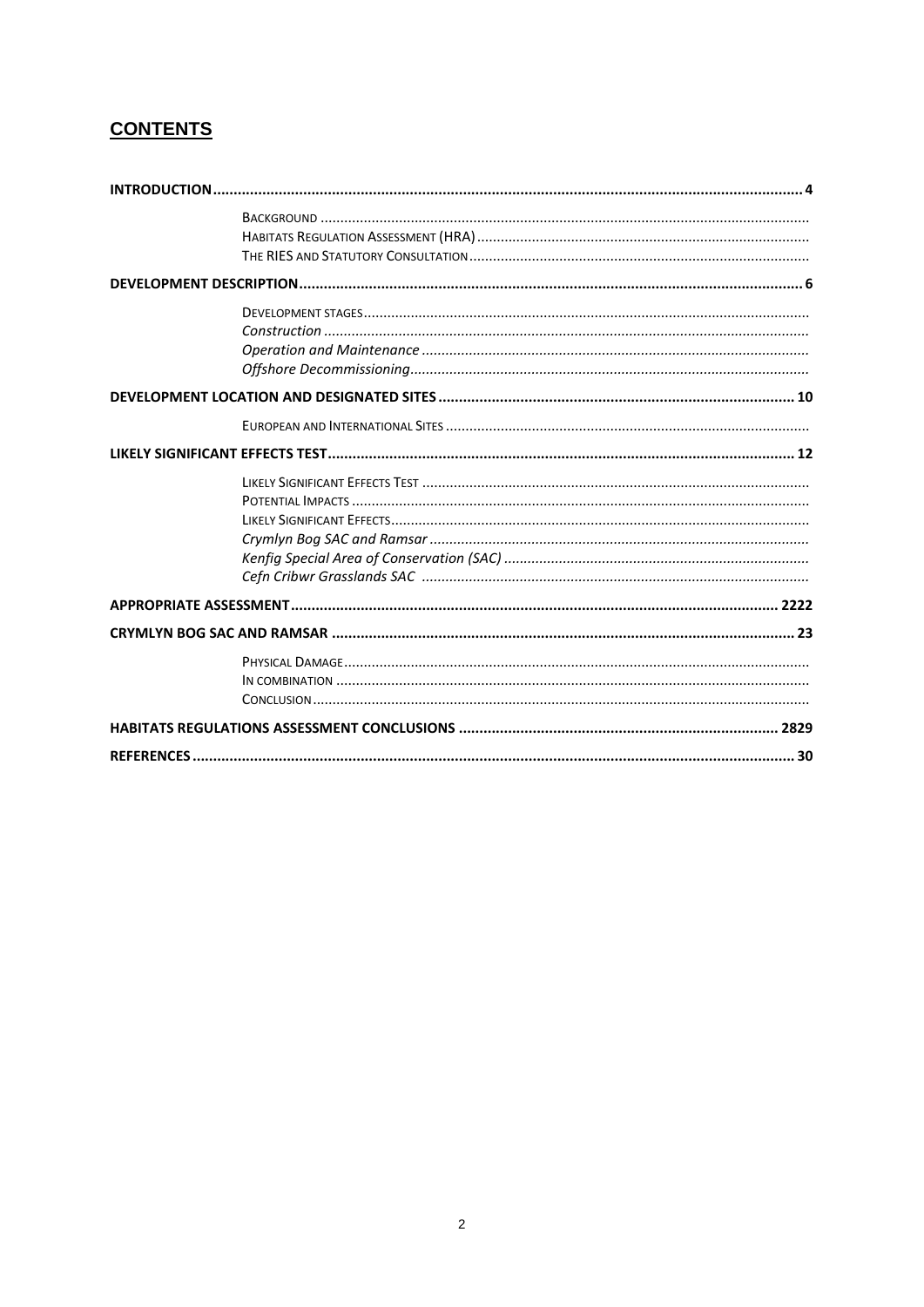| <b>TABLES</b> | <b>TITLE</b>                                                                                                                                                                                                                                            | <b>PAGE</b> |
|---------------|---------------------------------------------------------------------------------------------------------------------------------------------------------------------------------------------------------------------------------------------------------|-------------|
|               | European Sites and features screened for LSE                                                                                                                                                                                                            | 13          |
| 2             | Long-term Cumulative PCs ( $\mu$ g/m <sup>3</sup> ) to Ecological Receptors for the Abernedd, Biomass<br>II and Prenergy Power Stations in Combination with the change in PC from the Project<br>(TATA) site under each development Option based on ELV | 15          |
| 3             | Percentage of Critical Loads for Other Projects and Combined Process Contributions<br>for Other Projects and the Project (TATA), Options 1 and 2                                                                                                        | 16          |
| 4             | SoS Conclusions on LSE                                                                                                                                                                                                                                  | 21          |
| 5             | Conservation Objectives for Crymlyn Bog SAC Transition Mire and Quaking Bog<br>Feature                                                                                                                                                                  | 23          |

| <b>FIGURES</b> | <b>TITLE</b>                    | <b>PAGE</b> |
|----------------|---------------------------------|-------------|
|                | Project Location and Boundaries | 10          |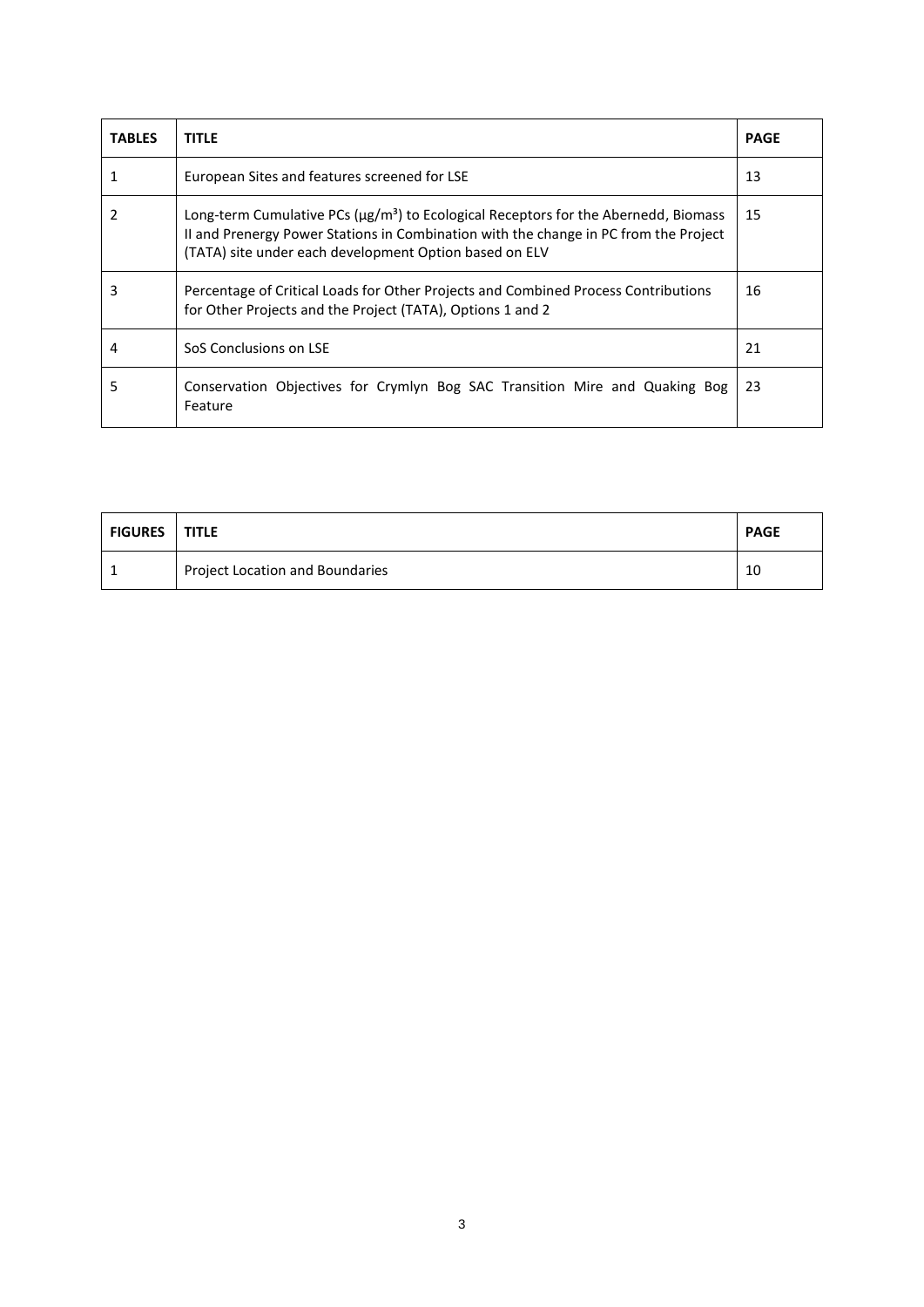## <span id="page-3-0"></span>**Introduction**

## <span id="page-3-1"></span>**Background**

- *1.0* This is a record of the Habitats Regulation Assessment ("HRA") that the Secretary of State ("SoS") for Energy and Climate Change has undertaken under the Conservation of Habitats and Species Regulations 2010 ("the Habitats Regulations") in respect of the Development Consent Order ("DCO") for the Internal Power Generation Enhancement for Port Talbot Steelworks and its associated infrastructure (the 'Project'). For the purposes of the Habitats Regulations the SoS is the competent authority.
- *1.1* The Project consists of the construction and operation of an electricity generating station which would largely utilise waste gases from the Port Talbot Steelworks, South Wales. The Applicant proposes to enhance the existing 115.7 MW generating capacity at Port Talbot Steelworks through the installation of two new boilers and two new steam turbine sets which will be fired predominately by currently flared steelmaking gases with natural gas imported as back-up fuel. When operating the proposed development, the Project will have a gross generating capacity of up to 150MW (with an average generating capacity of 130 MW due to the variable cycle of process gas production on the steelworks site).
- *1.2* The principal objective of the proposed development is to burn the currently flared residual gases from the steelmaking process in order to self-generate electricity and thereby reduce the amount of electrical power that is being imported from the national grid. Only surplus electrical energy that cannot be used in the steel-making process will be returned to the national grid.
- *1.3* The Project application is described in more detail in Section 2.
- *1.4* In England and Wales, energy generating stations with a capacity greater than 50 MW onshore constitute nationally significant infrastructure projects ("NSIPs") and applications for consent are subject to the requirements of the Planning Act 2008. This Project constitutes an NSIP as it has a generation capacity of up to 150 MW. The proposed development will enhance the electrical generation capacity of the steelworks up to a maximum of 245 MW.
- *1.5* The Project was accepted by the Planning Inspectorate ("PINS") on 2 September 2014 and an Inspector was appointed as the Examining Authority ("ExA") for the application. The examination of the Project application began on 10 December 2014 and completed on 9 June 2015. The ExA submitted its report of the examination, including its recommendation ("the ExA's Report"), to the SoS on 9 September 2015.
- <span id="page-3-2"></span>*1.6* The SoS conclusions on habitats issues contained in this HRA report have been informed by the ExA's Report, and further information and analysis, including a Report on the Implications for European Sites ("RIES") and written responses to it.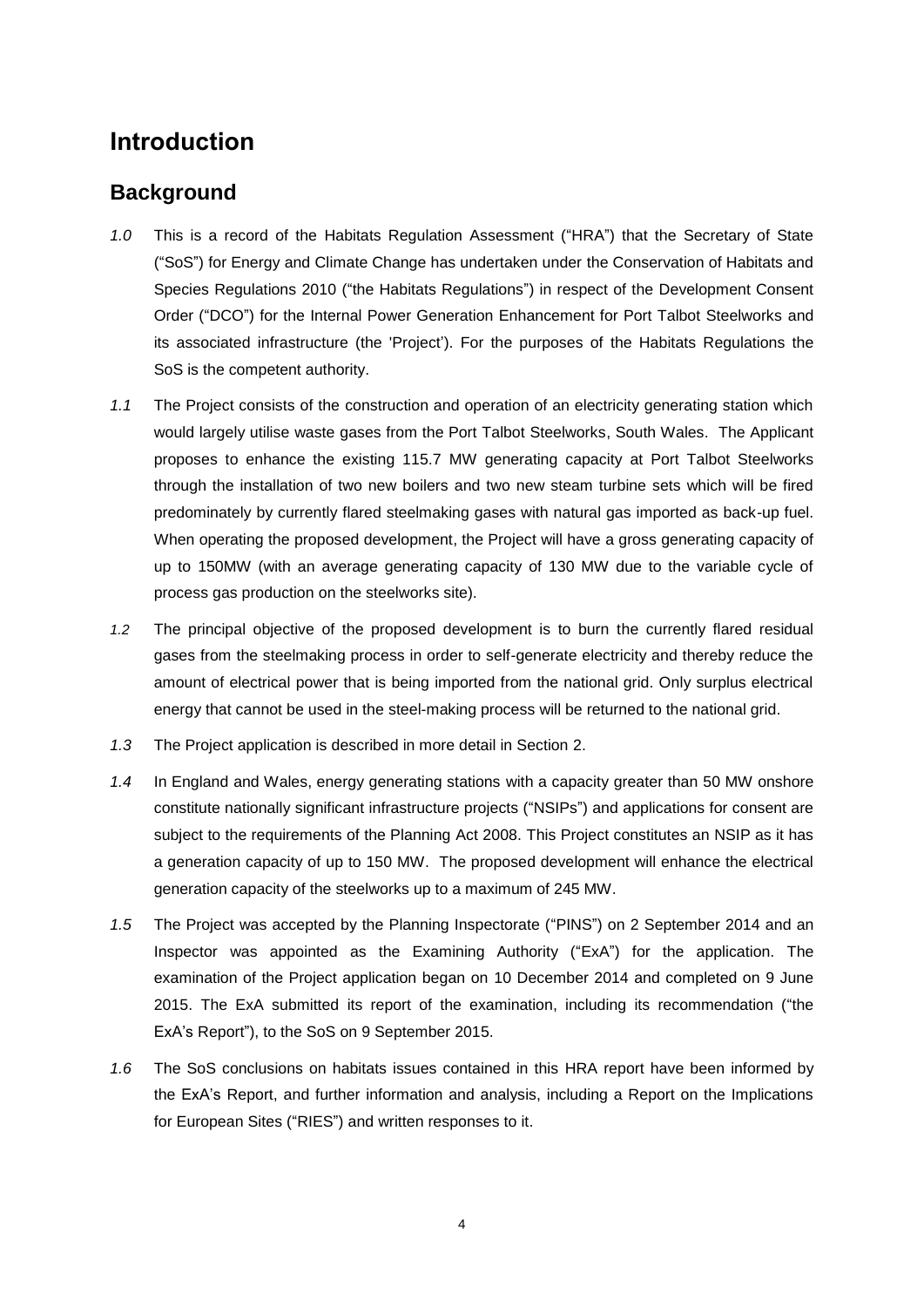### **Habitats Regulation Assessment**

- *1.7* Council Directive 92/43/EC on the conservation of natural habitats and of wild fauna and flora ("the Habitats Directive") and Council Directive 2009/147/EC on the conservation of wild birds ("the Birds Directive") aim to ensure the long-term survival of certain species and habitats by protecting them from adverse effects of plans and projects.
- *1.8* The Habitats Directive provides for the designation of sites for the protection of habitats and species of European importance. These sites are called Special Areas of Conservation ("SACs"). The Birds Directive provides for the classification of sites for the protection of rare and vulnerable birds and for regularly occurring migratory species. These sites are called Special Protection Areas ("SPAs"). SACs and SPAs are collectively termed European sites and form part of a network of protected sites across Europe. This network is called Natura 2000.
- *1.9* The Convention on Wetlands of International Importance 1972 ("the Ramsar Convention") provides for the listing of wetlands of international importance. These sites are called Ramsar sites. UK Government policy is to afford Ramsar sites in the UK the same protection as European sites.
- *1.10* In the UK, the Habitats Regulations transpose the Habitats and Birds Directives into national law as far as the 12 nm limit of territorial waters. Regulation 61 of the Habitats Regulations provides that:

*…..before deciding to undertake, or give any consent, permission or other authorisation for, a plan or project which (a) is likely to have a significant effect on a European site or a European offshore marine site (either alone or in combination with other plans or project), and (b) is not directly connected with or necessary to the management of that site,* [the competent authority] *must make an appropriate assessment of the implications for that site in view of that site's conservation objectives.*

- *1.11* This Project is not directly connected with, or necessary to, the management of a European site or a European marine site. The Habitats Regulations require that, where the project is likely to have a significant effect ("LSE") on any such site, an appropriate assessment ("AA") is carried out to determine whether or not the project will have an adverse effect on the integrity ("AEoI") of the site in view of its conservation objectives. In this document, the assessments as to whether there are LSEs, and, where required, the AAs, are collectively referred to as the HRA.
- *1.12* The HRA takes account of mitigation measures which are secured by requirements and conditions.
- *1.13* This report should be read in conjunction with the following documents that provide extensive background information: [http://infrastructure.planninginspectorate.gov.uk/projects/wales/internal-power-generation-](http://infrastructure.planninginspectorate.gov.uk/projects/wales/internal-power-generation-enhancement-for-port-talbot-steelworks/)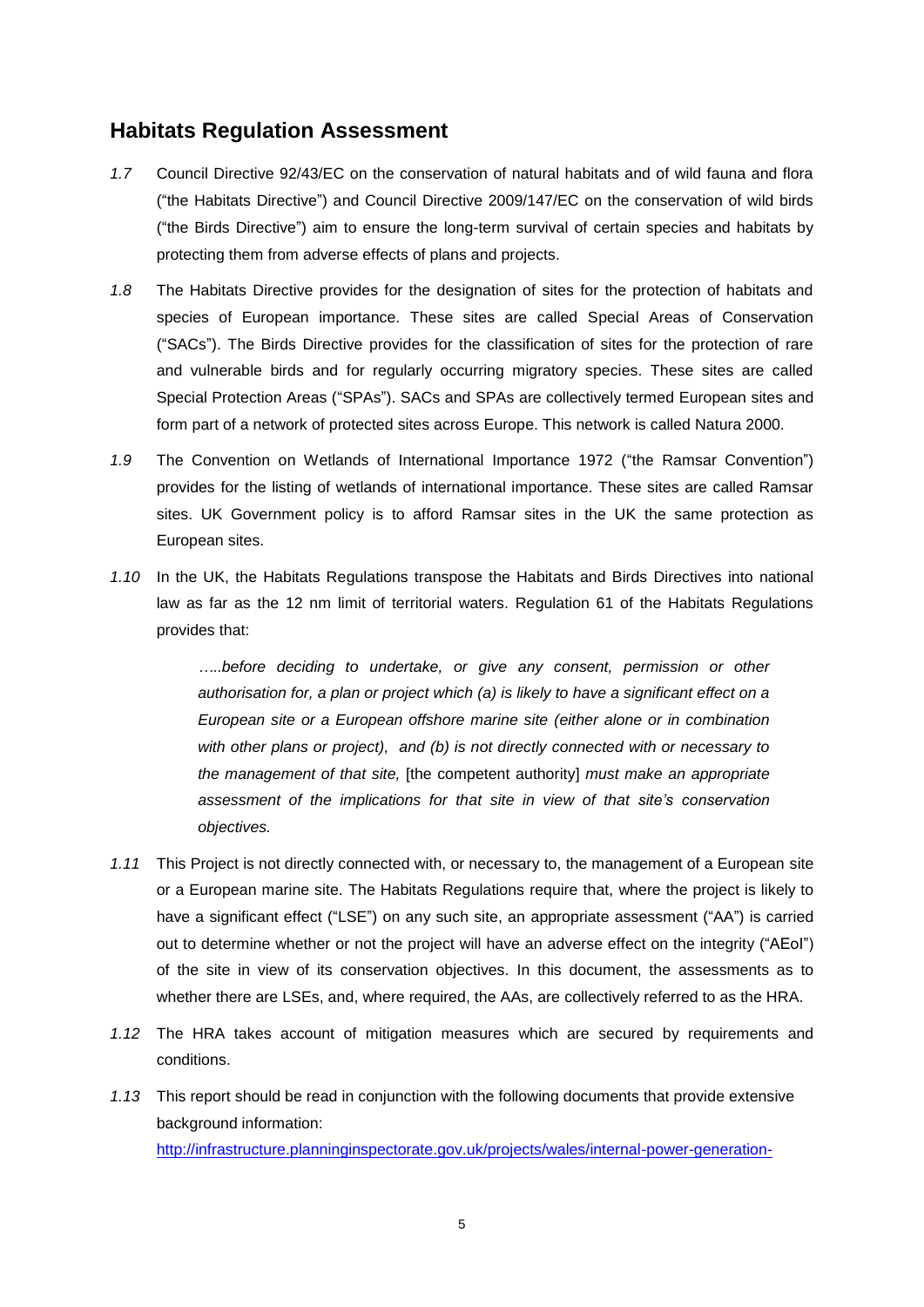[enhancement-for-port-talbot-steelworks/.](http://infrastructure.planninginspectorate.gov.uk/projects/wales/internal-power-generation-enhancement-for-port-talbot-steelworks/) The key information in them is summarised and referenced in this report.

## <span id="page-5-0"></span>**The RIES and Statutory Consultation**

- *1.14* Under the Habitats Regulations the competent authority must, for the purposes of an AA, consult the appropriate nature conservation body and have regard to any representation made by that body within such reasonable time as the authority specifies.
- *1.15* Natural Resources Wales ("NRW") is the Statutory Nature Conservation Body ("SNCB") for Wales and for Welsh waters within the 12 nm limit.
- *1.16* The ExA prepared a RIES, with support from the Planning Inspectorate Environmental Services Team, based on working matrices prepared by the Applicant. The RIES documented the information received during the examination and presented the ExA's understanding of the main facts regarding the HRA to be carried out by the SoS.
- 1.17 The RIES was published on PINS planning portal website<sup>1</sup> and circulated to interested parties on 26 March 2015 and comments were sought by 23 April 2015 for the purposes of statutory consultation. The RIES, and the written responses to it, have been used to inform this assessment, and the conclusions in this HRA are based on these.
- *1.18* The SoS is content to accept the ExA's recommendation that the RIES, and written responses to it, represents an adequate body of information to enable the SoS to fulfil her duties in respect of European sites.

# <span id="page-5-1"></span>**Development Description**

l

- *2.0* The proposed development comprises a new generating station and related infrastructure, as well as a new electrical connection, which will connect the new generating station with two existing onsite substations situated in the south east of the Port Talbot Steelworks site. The proposed development will include the installation of up to two new boilers (nominally up to 164 MW) each) and steam turbine sets with total gross capacity of up to 150 MW. These new boilers and turbine sets will be housed in new buildings adjacent to the existing power generation facilities and will be connected to the existing Blast Furnace Gas (BFG) distribution network in order to receive fuel gases.
- *2.1* Once the proposed development is fully installed and in continuous and reliable operation, existing elements will be demolished. The proposed development would result in the total onsite power generation capacity at the Port Talbot site increasing up to a maximum of 245MW.

<sup>1</sup> [http://infrastructure.planninginspectorate.gov.uk/wp](http://infrastructure.planninginspectorate.gov.uk/wp-content/ipc/uploads/projects/EN010062/2.%20Post-Submission/EIA/Habitat%20Regulations/Report%20on%20the%20Implications%20for%20European%20Sites%20(RIES).pdf)[content/ipc/uploads/projects/EN010062/2.%20Post-](http://infrastructure.planninginspectorate.gov.uk/wp-content/ipc/uploads/projects/EN010062/2.%20Post-Submission/EIA/Habitat%20Regulations/Report%20on%20the%20Implications%20for%20European%20Sites%20(RIES).pdf)[Submission/EIA/Habitat%20Regulations/Report%20on%20the%20Implications%20for%20European%](http://infrastructure.planninginspectorate.gov.uk/wp-content/ipc/uploads/projects/EN010062/2.%20Post-Submission/EIA/Habitat%20Regulations/Report%20on%20the%20Implications%20for%20European%20Sites%20(RIES).pdf) [20Sites%20\(RIES\).pdf](http://infrastructure.planninginspectorate.gov.uk/wp-content/ipc/uploads/projects/EN010062/2.%20Post-Submission/EIA/Habitat%20Regulations/Report%20on%20the%20Implications%20for%20European%20Sites%20(RIES).pdf)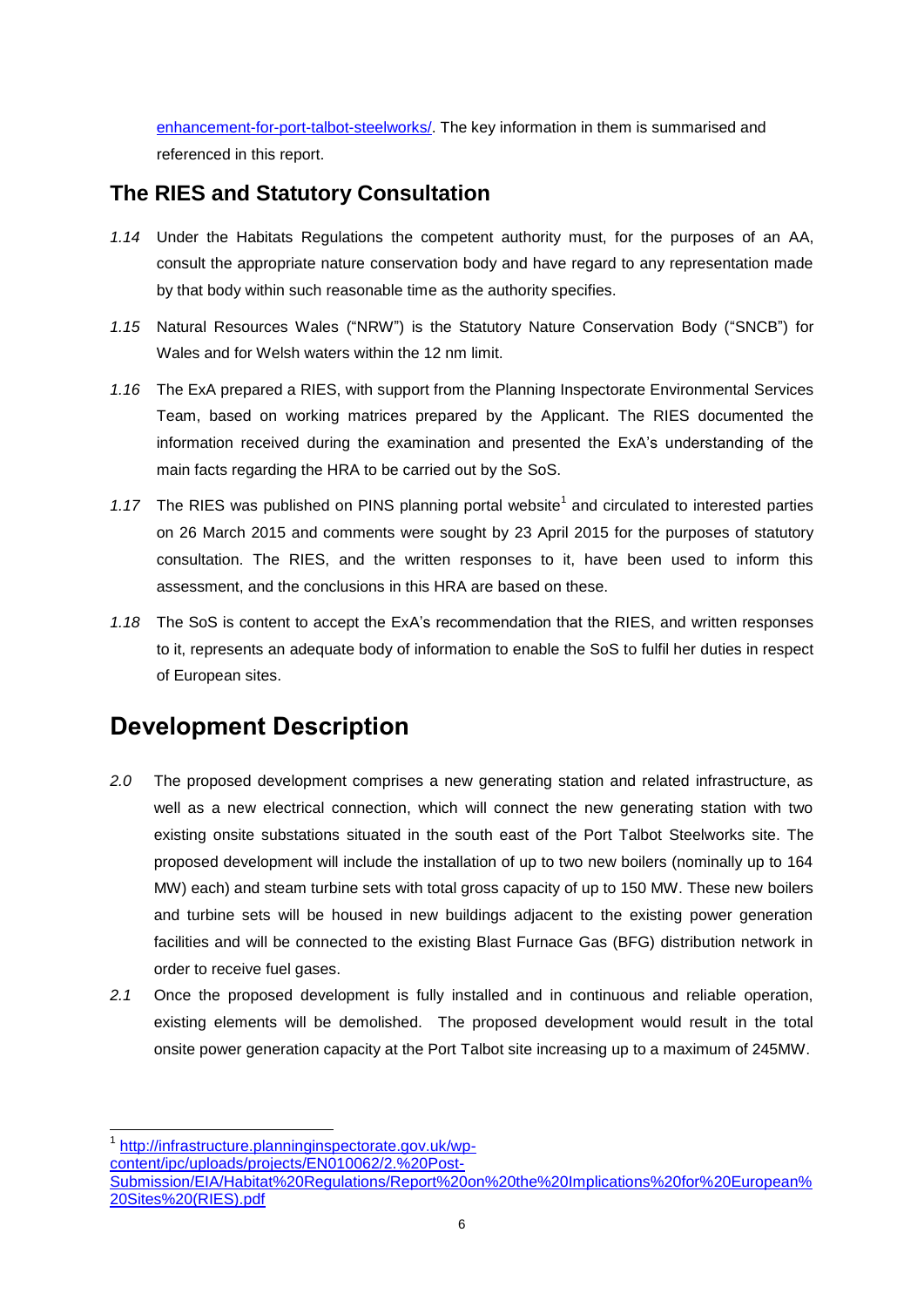*2.2* The current steelworks site covers a total area of 1005.5 hectares (ha), which includes all of the major components of the steelworks, together with the existing ancillary structures and buildings. The Order Limits of the proposed development would extend to a total of 22.9 ha.

#### **Development Components**

- *2.3* The Project comprises the following principal elements:
	- up to two steam boilers and their associated stacks (maximum 80 m in height), annexe bay and boiler house;
	- a turbine hall housing turbine sets and associated condensers;
	- cooling tower units;
	- an electrical switchgear station building:
	- a condensate storage tank and additional condensate polishing units;
	- water treatment plant and chemical dosing system skids;
	- administration, workshop, pump house, gas booster house, control buildings and ancillary infrastructure;
	- the extension of existing pipe work connections (for water, nitrogen, process gases, natural gas and compressed air) from the existing on site utilities pipe work infrastructure to the generating station. All the extended pipe work will be contained within the Order Limits;
	- a 66 kV electrical connection up to 2.8 km in length to connect the generating station to the existing on-site substations on the southeast of the site;
	- security infrastructure, including perimeter fencing and site lighting infrastructure;
	- connections to the existing internal road layout for the provision of site vehicular access(es), roads, pedestrian network, parking and cycle storage;
	- temporary construction compounds; and
	- connection to site drainage systems.
- *2.4* Full details of the infrastructure to be used in the Development are detailed in Schedule 1 of the DCO.

## <span id="page-6-0"></span>**Development stages**

### <span id="page-6-1"></span>**Construction**

*2.5* The Applicant has recognised the need to have flexibility to deliver the proposed development in either one or two construction phases. The DCO, if made, contains provisions which would permit the construction of the Project in two phases if needed. Option 1 would involve the full and complete construction of the Project in a single phase. This is the Applicant`s preferred outcome. Option 2 would see construction (including all the necessary foundations and engineering works) take place in two phases, with the second phase (covering the remaining half of the plant) commencing within 10 years of the commencement of the first stage of the project (which must commence within 5 years of the grant of consent for the Development).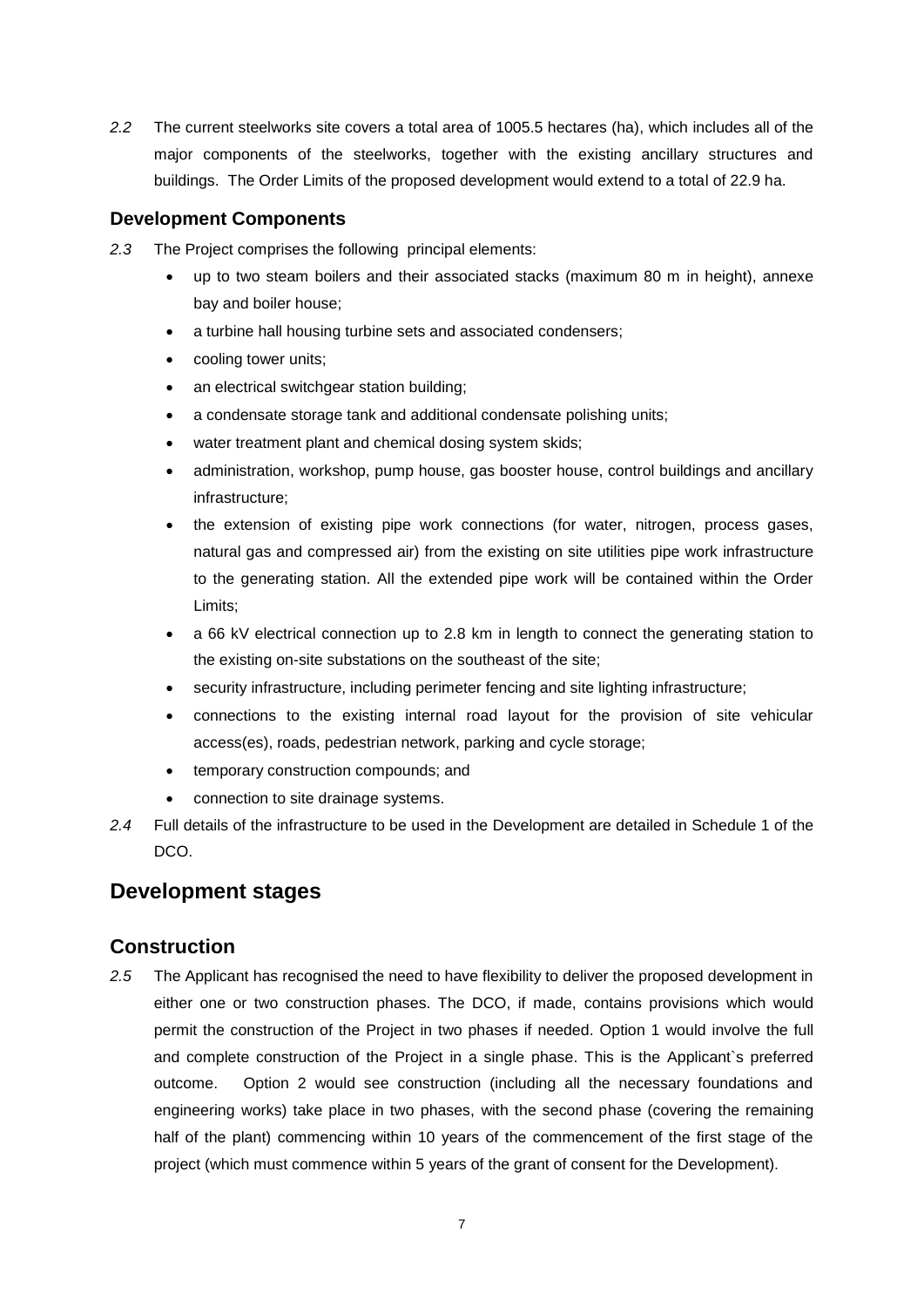*2.6* The Construction periods for Options 1 and 2 are estimated by the applicant in the Planning Statement (APP-174) as follows:

#### **Option 1**

Construction Period 36 months

#### **Option 2:**

Phase 1 Construction Period 36 months

Phase 2 Construction Period 24 months

- *2.7* For Option 2, potentially spreading the construction of the whole Development over what could be nearly 15 years would spread impacts over a prolonged period of time (albeit that the construction itself would not last that long).
- *2.8* During the interim period between the first (Phase 1) and second (Phase 2) installations, the existing power generation equipment would be operational and would only be decommissioned once the second installation is complete and in reliable continuous operation. As the existing 4 boilers and 3 turbo alternators would not be decommissioned until Phase 2 is complete, the existing emissions, abstractions and discharges would still occur during this interim period (AS-007: 1.2.12- 1.1.13).
- *2.9* The environmental impacts of each of the options were considered by the Applicant in its HRASR (AS-007) and no objections to the proposed phased approach were raised during the examination of the Application.

### <span id="page-7-0"></span>**Operation and Maintenance**

*2.10* The proposed development will have continuous operation throughout its lifecycle except for planned maintenance. It is assumed that it will be operational for approximately 8716.2 hours a year or approximately 99.5% available. The indicative operational lifespan of the proposed development is 35 years for both options (APP-011).

## <span id="page-7-1"></span>**Decommissioning**

- *2.11* It is not possible at this stage to predict with any certainty what the European and Ramsar site context of the Project will be in the future as sites may increase or decrease in importance over that time. Decommissioning activities will need to comply with all relevant UK legislation at the time. Separate authorisations will also be required as part of decommissioning, after the preparation of an ES and HRA by the authorising body (including appropriate consultation with the relevant statutory nature conservation bodies).
- *2.12* If the environmental baseline were to be similar to the current situation, then the impacts of decommissioning of the Project could be expected to be similar to the anticipated impacts of construction. There is no reason to suppose that the impacts of decommissioning will cause an adverse effect on site integrity and on this basis, the SoS considers that it is reasonable not to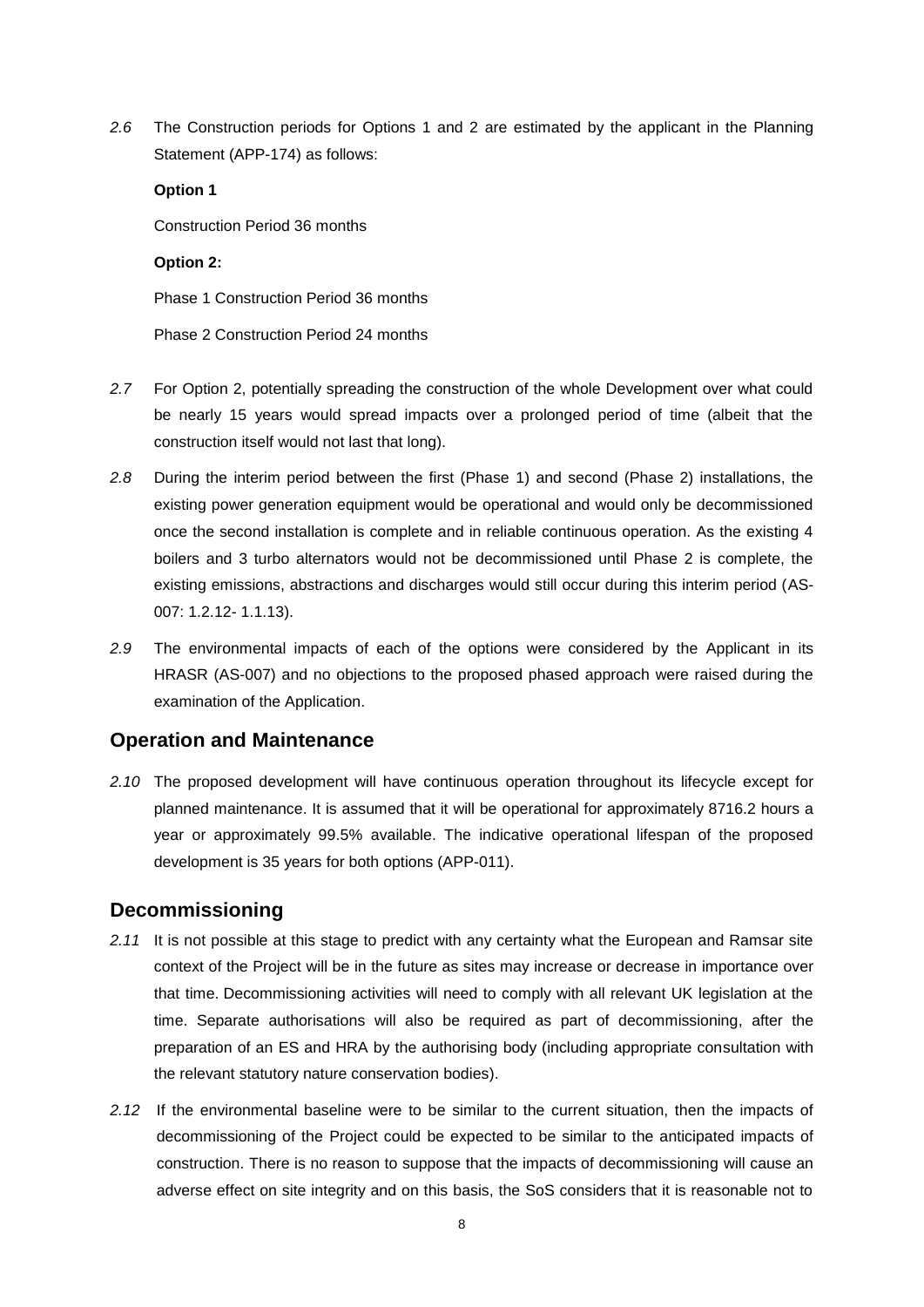include a detailed discussion on decommissioning impacts in this report. She is satisfied that decommissioning effects will be addressed fully by the relevant authorities, prior to decommissioning and in light of more detailed information on decommissioning processes and environmental conditions at that time.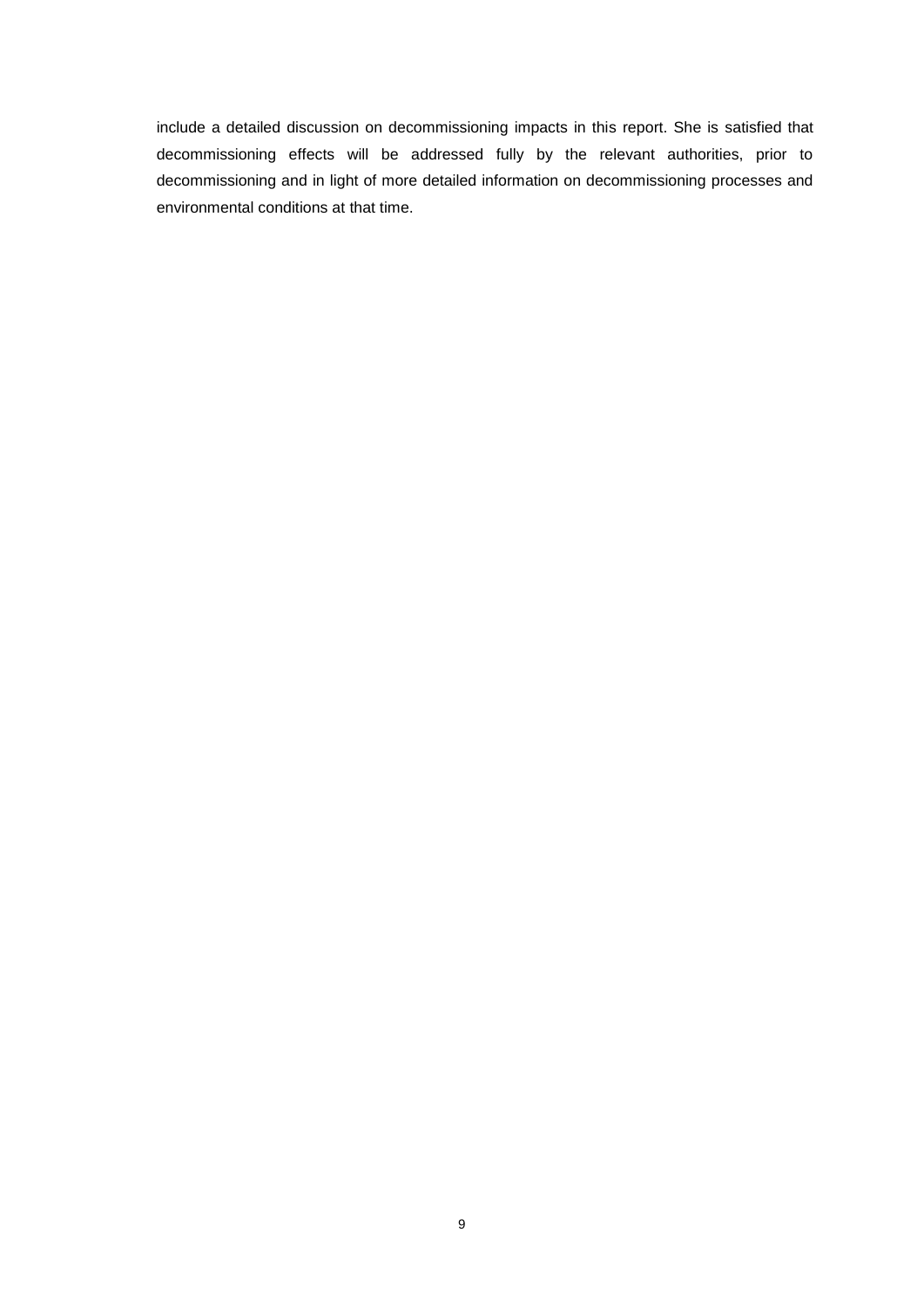## <span id="page-9-0"></span>**Development location and designated sites**

### **Location**

- *3.1* The Port Talbot steelworks is located in the County Borough of Neath Port Talbot, approximately 1.5km to the south east of Port Talbot. The proposed development will be located in the north of the Port Talbot site adjacent to existing power generation facilities.
- *3.2* Figure 1 illustrates the land available and the red line marks the Order Limits for the Project.



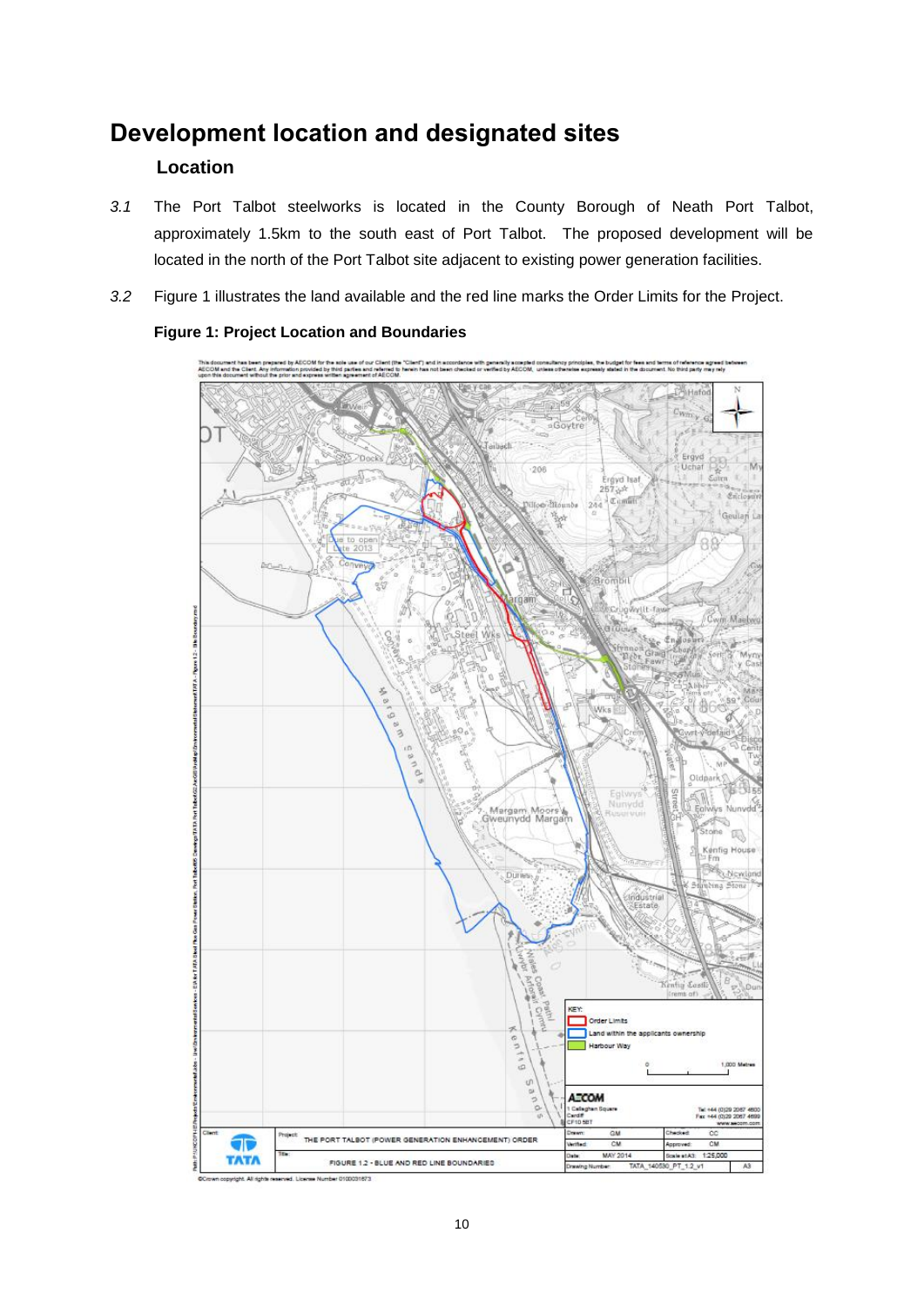## <span id="page-10-0"></span>**European and International Sites**

- *3.3* The Applicant identified all the European sites within a 10km buffer of the Project site. This approach is based on Environment Agency guidance on screening effects on designated wildlife sites (EA, 2011a). The Applicant identified four European Sites that could be affected by the Project.
	- Kenfig Special Area of Conservation (SAC)
	- Cefn Cribwr Grasslands SAC
	- Crymlyn Bog SAC
	- Crymlyn Bog Ramsar site
- *3.4* NRW and Neath Port Talbot County Borough Council (NPTCBC) did not identify any other European site or European site features that could be affected by the project (RIES: P2.4).
- *3.5* No part of the area within the Order limits would adjoin, or be within, any other European site.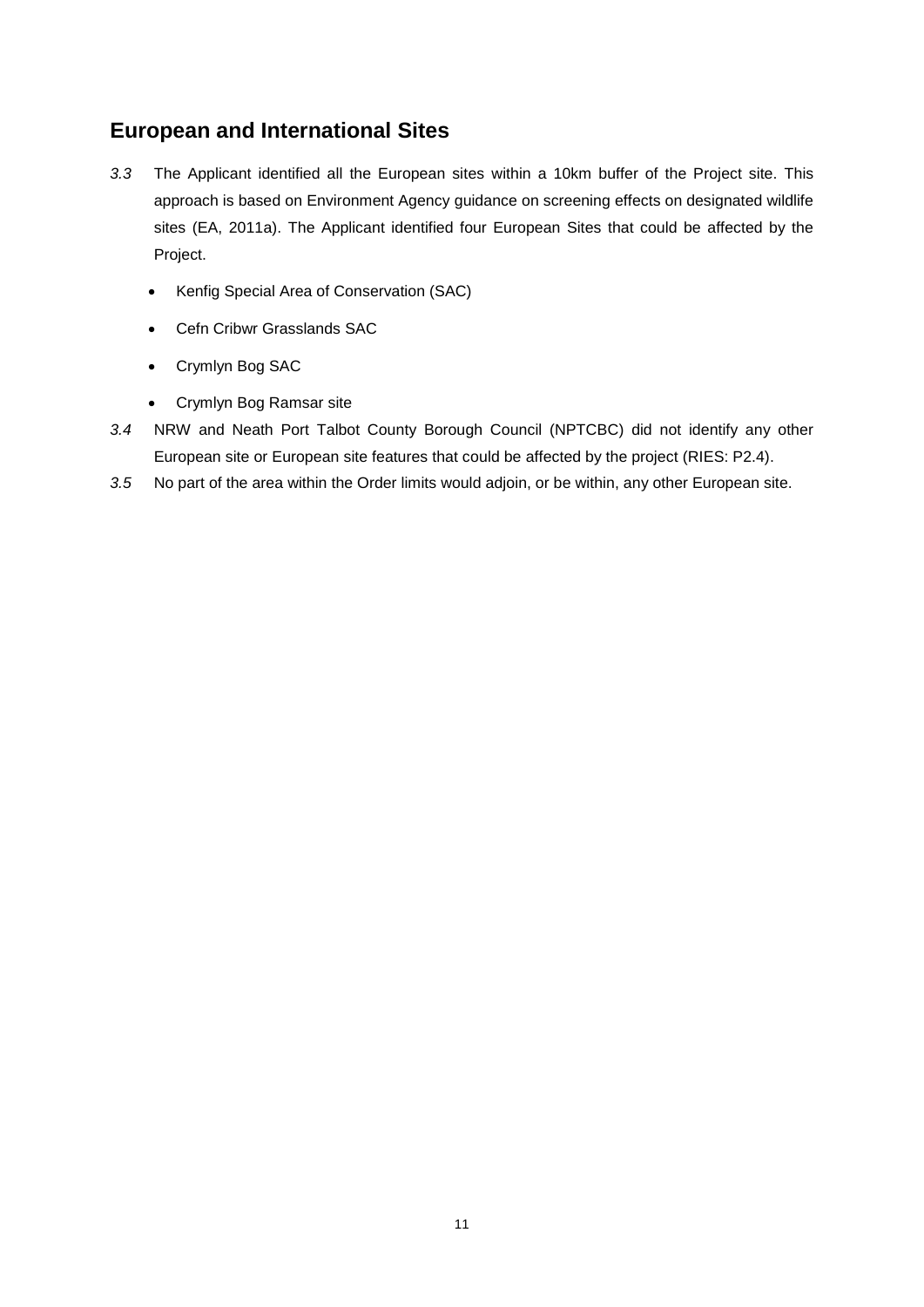# **Likely Significant Effects Test**

- *4.0* Under regulation 61 of the Habitats Regulations, the SoS must consider whether a development will have a LSE on a European site, either alone or in combination with other plans or projects. A LSE is, in this context, any effect that may be reasonably predicted as a consequence of a plan or project that may affect the conservation objectives of the features for which the site was designated, but excluding trivial or inconsequential effects. An AA is required if a plan or project is likely to have a significant effect on a European site, either alone or in combination with other plans or projects.
- *4.1* The purpose of this test is to identify LSEs on European sites that may result from the Project and to record the SoS's conclusions on the need for an AA and her reasons for screening activities, sites or plans and projects for further consideration in the AA. For those features where a LSE is identified, these must be subject to an AA. This review of potential implications can be described as a 'two-tier process' with the LSE test as the first tier and the review of effects on integrity (AA) as the second tier.
- *4.2* This section addresses this first step of the HRA, for which the SoS has considered the potential impacts of the Project both alone and in combination with other plans and projects on each of the interest features of the European sites identified in the RIES to determine whether or not there will be a LSE.

## <span id="page-11-0"></span>**Likely Significant Effects Test**

- *4.3* The RIES compiles, documents and signposts information submitted throughout the examination by both the Applicant and Interested Parties. The RIES sets out the UK European sites identified by the Applicant and considered during the examination. The RIES identifies four sites identified by the Applicant and considered during the examination:
	- Kenfig SAC
	- Cefn Cribwr Grasslands SAC
	- Crymlyn Bog SAC
	- Crymlyn Bog Ramsar site
- *4.4* There is significant overlap between the Crymlyn Bog SAC and Crymlyn Bog Ramsar designations. NRW advised that the designated features of the Crymlyn Bog SAC are also appropriate for use in the assessment of effects on the Ramsar site (NRW written representations, 15 January 2015, Annex B, answer to question 6.02). Government policy is to afford Ramsar sites the same protection as European sites. For the purposes of this assessment, treatment of the Crymlyn Bog Ramsar designation will be in parallel with the SAC designation. The boundaries of the SAC/Ramsar designations are contiguous and the qualifying features of the SAC broadly align with the Ramsar.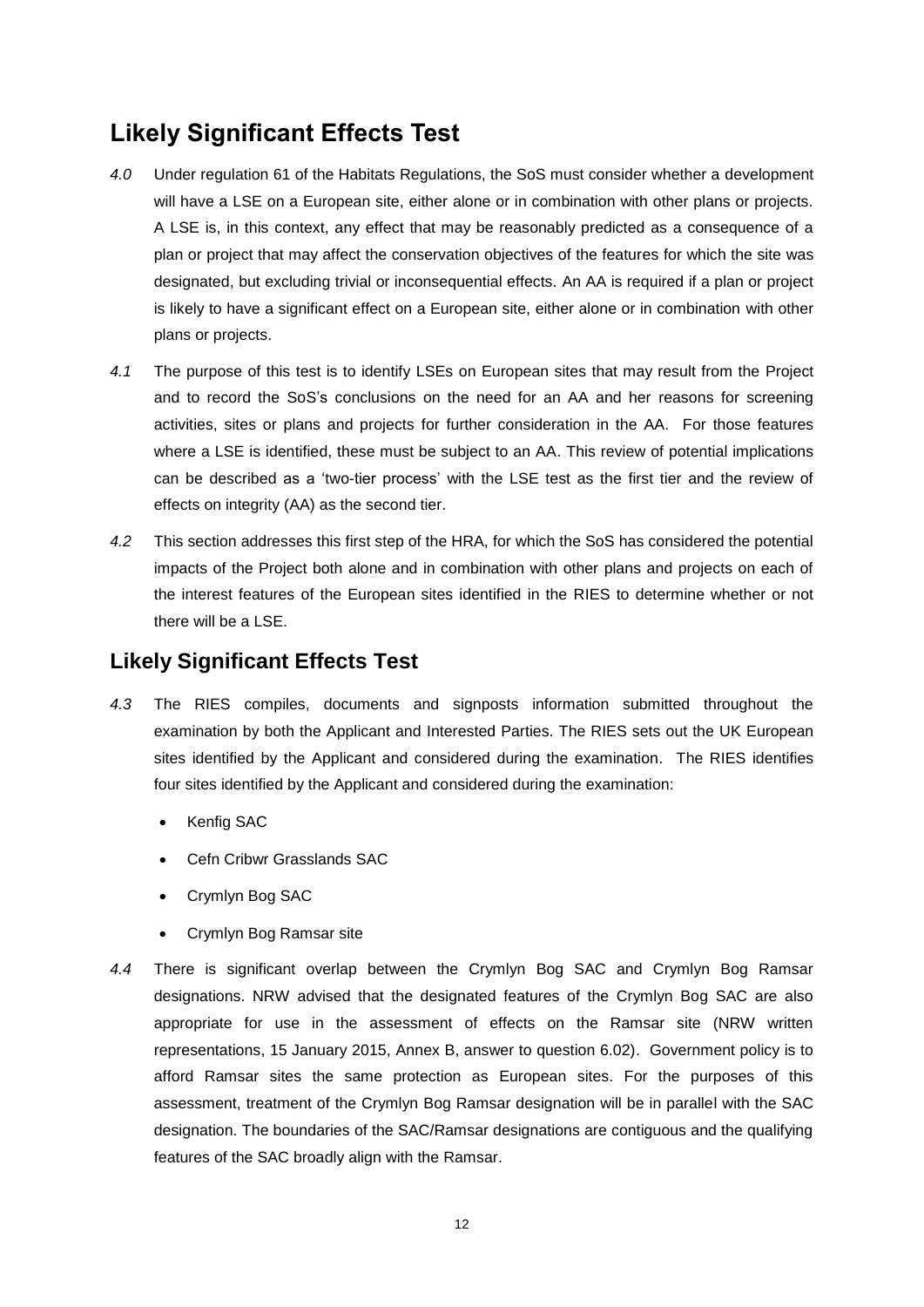- *4.5* NRW agreed that the Applicants HRASR considered all relevant protected sites and features. (SOCG NRW and Applicant, REP4-005: 9.4).
- *4.6* The information within the RIES presents the potential interactions of each stage of the Project (construction and operation) with the qualifying features of the sites, both alone, and in combination with other plans and projects. Other plans and projects considered by the Applicant are:
	- Mynydd Brombil Wind Farm
	- Swansea Bay Tidal Lagoon
	- Abernedd Power Plant
	- **•** Biomass II Power Station
	- Prenergy Port Talbot Renewable Energy Plant
- *4.7* No additional projects that needed to be included in the in-combination assessment were highlighted during the examination and NPTBC agreed that 'all reasonably foreseeable relevant schemes had been included in the assessment of cumulative impacts' (REP7-003: 2).
- *4.8* The Applicant considered the LSE on the sites and features shown in Table 1 from the Project alone and in-combination with those projects listed above.

| <b>Site</b>               | <b>Qualifying feature</b>                                           |  |  |  |
|---------------------------|---------------------------------------------------------------------|--|--|--|
| Kenfig Special Area       | Fixed dunes with herbaceous vegetation (priority feature)           |  |  |  |
| of Conservation           | Dunes with Salix repens ssp. Argentea (Salicion arenariae)          |  |  |  |
|                           | Humid dune slacks                                                   |  |  |  |
|                           | Hard oligo-mesotrophic waters with benthic vegetation of Chara spp  |  |  |  |
|                           | Atlantic salt meadows (Glauco-Puccinellietalia maritimae)           |  |  |  |
|                           | Petalwort (Petalophylum ralfsii)                                    |  |  |  |
|                           | Fen orchid (Liparis loeselli)                                       |  |  |  |
| Cefn<br>Cribwr            | Molinia meadows on calcareous, peaty or clayey-silt laden soils     |  |  |  |
| <b>Grasslands Special</b> | (Molinion caerulaea)                                                |  |  |  |
| Area<br>οf                | Marsh fritillary butterfly (Eurodryas, Hypodryas) aurinia           |  |  |  |
| Conservation              |                                                                     |  |  |  |
| Crymlyn<br><b>Bog</b>     | Transition mires and quaking bogs                                   |  |  |  |
| Special<br>Area<br>οf     | Calcareous fens with Cladium mariscus and species of the Caricion   |  |  |  |
| Conservation<br>and       | davallanae (priority feature)                                       |  |  |  |
| Crymlyn<br>Bog            | Alluvial forests with Alnus glutinosa and Fraxinus excelsior (Alno- |  |  |  |
| Ramsar site               | Padion, Alnion incanae, Salicion albae) (priority feature)          |  |  |  |

#### **Table 1: European Sites and features screened for LSE**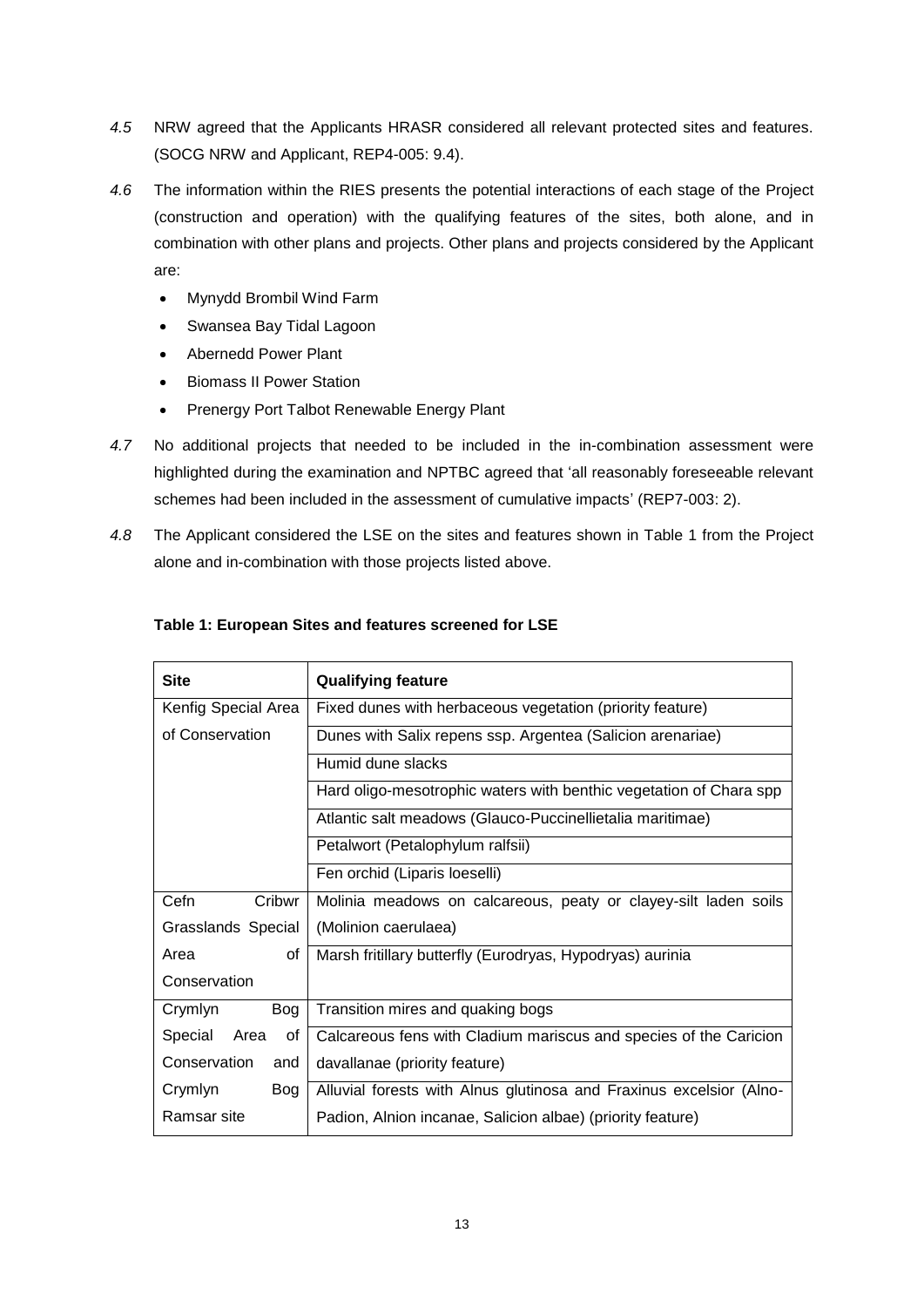## <span id="page-13-0"></span>**Potential Impacts**

- *4.9* The Applicant considered the following impacts on the European sites and features listed in Table 1.
	- Aerial deposition of nitrogen and acid;
	- Water pollution from surface runoff;
	- Construction vehicle movements;
	- Noise;
	- Vibration;
	- Dust blanketing;
	- Direct habitat loss or fragmentation;
	- Direct disturbance to species;
	- Alteration of management;
	- Increase in lighting; and
	- Spread of invasive species.

## <span id="page-13-1"></span>**Likely Significant Effects: alone and in-combination**

- *4.10* The SoS has considered the potential construction and operational impacts of the Project on all relevant interest features of the four European sites to determine whether there will be LSE in the context of the Habitats Regulations.
- *4.11* Under the Habitats Regulations, the SoS is obliged to consider whether other plans or projects in combination with the Project might affect European sites. In this case there are a number of other plans and projects which could potentially affect some of the same European sites. These other projects consist of other energy installations and are listed below:
	- Mynydd Brombil Wind Farm
	- Swansea Bay Tidal Lagoon
	- Abernedd Power Plant
	- Biomass II Power Station
	- Prenergy Port Talbot Renewable Energy Plant
- *4.12* The following effects have been considered for all four European sites identified:

#### **Aerial Deposition of Nitrogen and Acid**

*4.13* The principal source of operational emissions to the atmosphere from the Project will be exhaust gases from the new boiler stacks. The Environment Agency's Air Emissions guidance (EA, 2011b) states that insignificant emissions can be screened out unless: they contribute to acidification and eutrophication; are released in substantial quantities; and for nature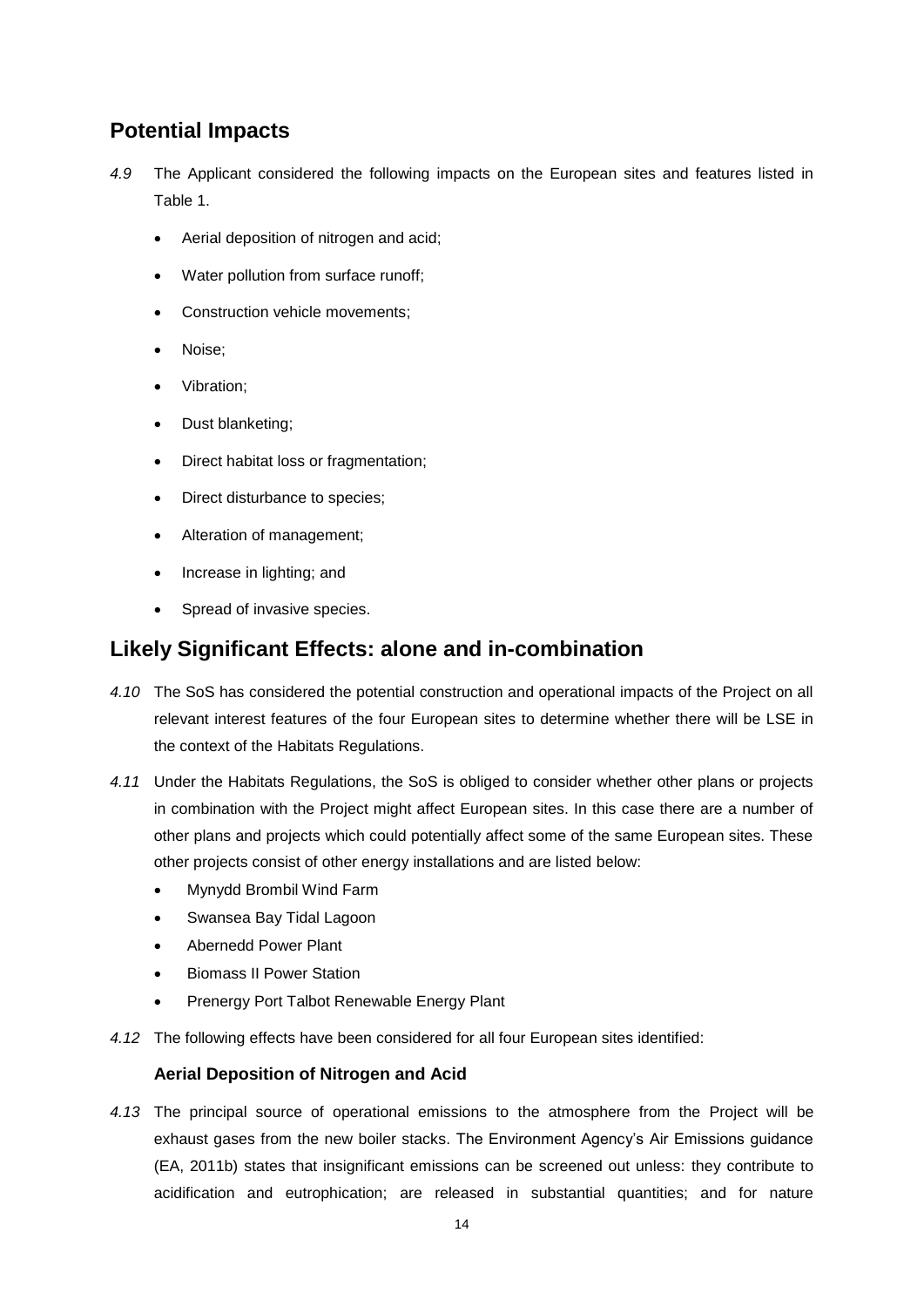conservation sites, contribute >1% (more than 1%) of the relevant Critical Load (AS-007: 6.2.2). NRW, in explanation of the significance of the >1% critical load threshold, advised (in their summary of oral reps put at ISH on Environmental Matters held on 25 Feb 2015) that the figure has been ratified by a panel of experts– the Air Quality Technical Advisory Groups (AQTAG) – as part of work done to inform the Environment Agency's Review of Consents project. AQTAG still meets and currently comprises experts from NRW, Natural England and the Environment Agency in England. The 1% figure was chosen as being a proportion of critical load that could not possibly undermine the conservation objectives of a nutrient-sensitive, terrestrial Natura 2000 site feature. It was chosen to be very precautionary and to act as a coarse screening tool.

- *4.14* The Applicant's HRASR presents the process contribution (PCs) from the Project (Options 1 and Option 2 Phase 1) and the resultant acid and nitrogen deposition rates in comparison to the relevant critical level, critical load and critical load factor for the four European sites.
- *4.15* Table 2 and 3 are replicated from the Applicant's HRASR (AS-007). They show that the PCs are less than 1% of the Critical Levels and Critical Loads, respectively, for all but Option 2 Phase 1 nitrogen deposition which is predicted to be 1.14% of the minimum nitrogen critical load at Crymlyn Bog SAC and Ramsar. As the Project leads to a reduction in PCs from the Steelworks site when this is combined with the PC from the other power stations the cumulative PC is lower than the PC for the other power stations without the Project development and in some cases results in a negative contribution at the ecological sites for Option 1.

**Table 2: Long-term Cumulative PCs (μg/m³) to Ecological Receptors for the Abernedd, Biomass II and Prenergy Power Stations in Combination with the change in PC from the Project site under each development Option based on ELV**

|                                                        | <b>NO<sub>x</sub></b>  |                    |                         |                      | <b>SO<sub>x</sub></b>  |                      |                         |                      |
|--------------------------------------------------------|------------------------|--------------------|-------------------------|----------------------|------------------------|----------------------|-------------------------|----------------------|
| <b>Air Quality</b><br><b>Standard</b><br>$(\mu g/m^3)$ | 30                     |                    |                         |                      | 20                     |                      |                         |                      |
| <b>Emissions</b>                                       | Option 1               |                    | <b>Option 2 Phase 1</b> |                      | Option 1               |                      | <b>Option 2 Phase 1</b> |                      |
| Receptor                                               | <b>Combined</b><br>PC. | % of<br><b>AQS</b> | <b>Combined</b><br>PC.  | $%$ of<br><b>AQS</b> | <b>Combined</b><br>PC. | $%$ of<br><b>AQS</b> | <b>Combined</b><br>РC   | $%$ of<br><b>AQS</b> |
| <b>Cefn Cribwr</b><br>Grasslamds<br><b>SAC</b>         | 0.03                   | 0.09               | 0.13                    | 0.44                 | $-0.31$                | $-1.53$              | 0.01                    | 0.03                 |
| <b>Crymlyn Bog</b><br><b>SAC Ramsar</b>                | 0.18                   | 0.60               | 0.25                    | 0.83                 | $-0.17$                | $-0.87$              | 0.04                    | 0.18                 |
| <b>Kenfig SAC</b>                                      | 0.18                   | 0.60               | 0.22                    | 0.75                 | $-0.12$                | $-0.62$              | 0.03                    | 0.16                 |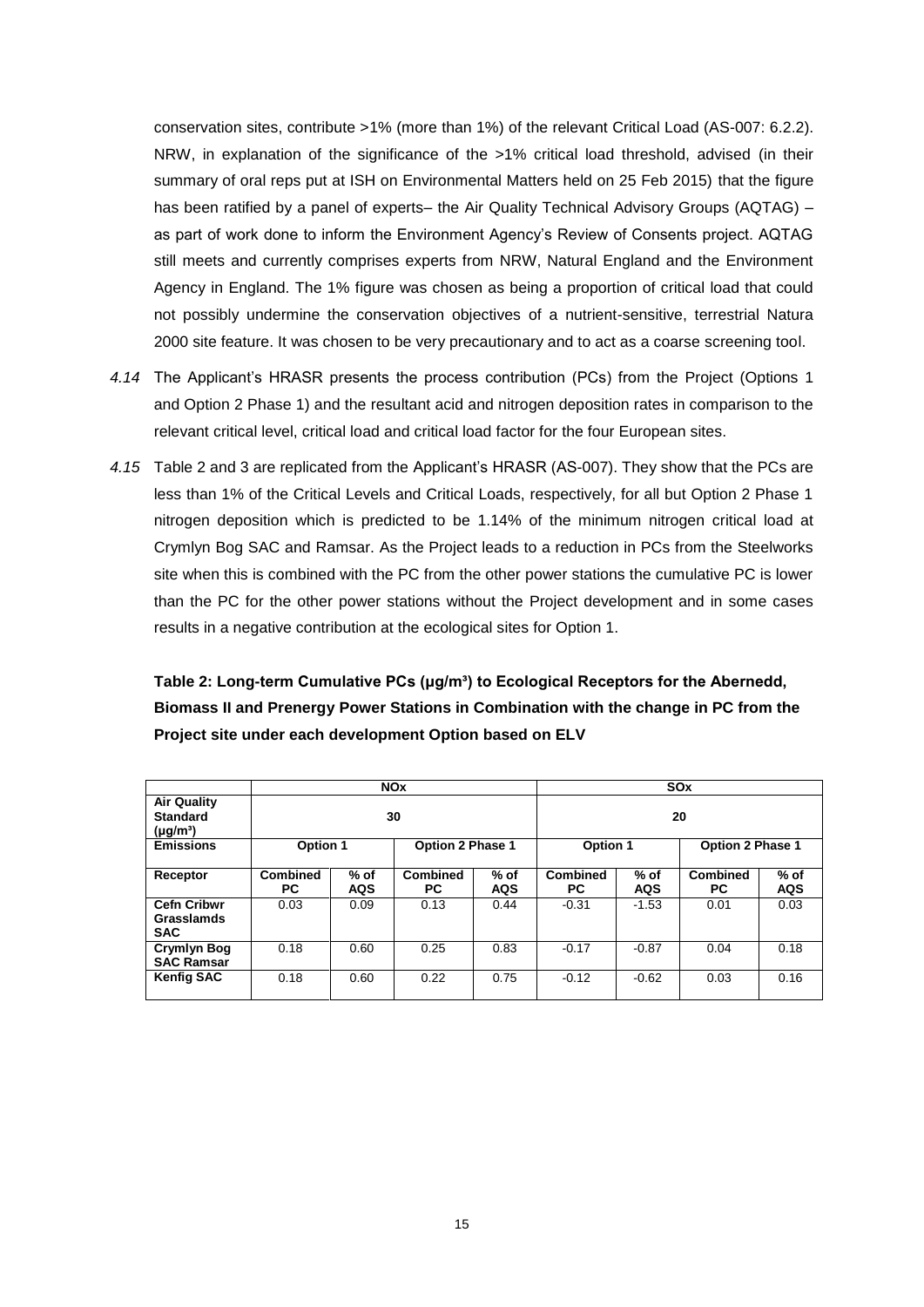| Table 3: Percentage of Critical Loads for Other Projects and Combined Process |  |  |  |  |  |
|-------------------------------------------------------------------------------|--|--|--|--|--|
| Contributions for Other Projects and the Project, Options 1 and 2.            |  |  |  |  |  |

| <b>Nitrogen deposition</b>           |                |                                                                  |                                                                                 |  |  |
|--------------------------------------|----------------|------------------------------------------------------------------|---------------------------------------------------------------------------------|--|--|
| <b>Sites</b>                         | Other projects | Other Projects and the<br>Project Option 1 ELV In<br>Combination | Other Projects and the<br>Project Option 2 Phase 1<br><b>EVL In Combination</b> |  |  |
| Crymlyn Bog SAC<br>Ramsar            | 0.67           | 0.51                                                             | 1.14                                                                            |  |  |
| <b>Kenfig SAC</b>                    | 0.32           | 0.26                                                             | 0.32                                                                            |  |  |
| Cefn Cribwr Grasslamds<br><b>SAC</b> | 0.19           | 0.04                                                             | 0.19                                                                            |  |  |
| <b>Acid deposition</b>               |                |                                                                  |                                                                                 |  |  |
| <b>Sites</b>                         | Other projects | Other Projects and the<br>Project Option 1 ELV In<br>Combination | Other Projects and the<br>Project Option 2 Phase 1<br><b>EVL In Combination</b> |  |  |
| <b>Crymlyn Bog SAC</b><br>Ramsar     | 0.07           | $-2.62$                                                          | 0.95                                                                            |  |  |
| <b>Kenfig SAC</b>                    | 0.08           | $-0.22$                                                          | 0.14                                                                            |  |  |
| Cefn Cribwr Grasslamds<br><b>SAC</b> | 0.08           | $-1.70$                                                          | 0.10                                                                            |  |  |

*Note: The percentage of critical loads for Phase 2, Option 2 are the same as those identified for Option 1, as this represents the complete installation.* 

- *4.16* The Applicant considers that the Project alone will not have a LSE on any European site as the acidifying and eutrophying emissions (Nitrogen and Acid) each contribute to <1% of the relevant Critical Loads for the individual Qualifying Features at each site (AS-007: 6.2.3).
- *4.17* The Applicant considers that for the Project incombination there is potential for a temporary LSE between other projects (Abernedd Power Plant, Biomass II Power Station and Prenergy PTREP) and Option 2 Phase 1 of the proposed Project, until the installation is complete and fully operational (Option 1 and Phase 2 of Option 2) (AS-007: 6.2.4). This LSE in-combination was identified at Crymlyn Bog SAC and Ramsar as the emissions contributes >1% of the relevant Critical Loads for nitrogen (1.14% nitrogen deposition). The Applicant states that at the Crymlyn Bog SAC and Ramsar there is a LSE of nitrogen deposition on the feature 'transition mires and quaking bogs' only, as this feature of the SAC is sensitive to nitrogen and current nitrogen deposition exceeds the critical load for transition mires and quaking bogs (APIS, 2014).
- *4.18* The Applicant does not consider there to be a LSE at Crymlyn Bog SAC and Ramsar due to the effects of acid deposition (0.95% acid deposition), nor at Kenfig SAC (0.32% nitrogen deposition, 0.14% acid deposition) or Cefn Cribwr SAC (0.19% nitrogen deposition, 0.10% acid deposition), where the emissions contribute to >1% of the relevant Critical Load (AS-007: Table 5.8).
- *4.19* Adopting Option 1 (single construction period) would avoid the temporary in-combination effect that will result if Option 2 is adopted. However both options are permissible under the DCO.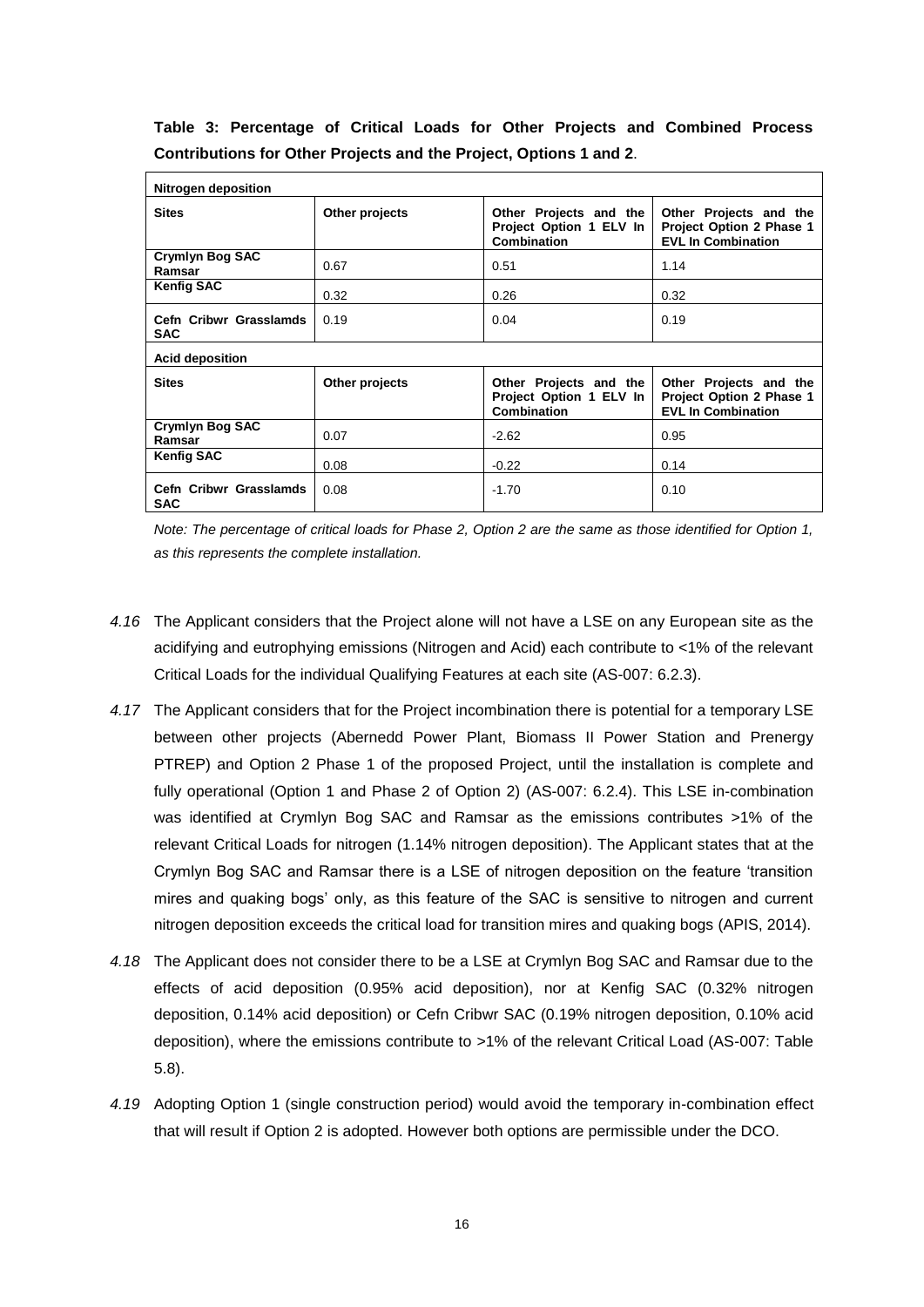- *4.20* NRW consider that the methodology used to model the impacts of the Project on local air quality is appropriate (REP4-005: 4.1) and NPTBC consider that the air quality standards, critical loads and critical levels, specified in [the Applicant's ES] are appropriate. (AS-021: 2.25).
- *4.21* The Applicant states that there will be no increase in nitrogen deposition and no significant effects associated with the construction or decommissioning of the proposed development. The Interested Parties did not dispute the Applicant's conclusions (RIES: 3.4).

#### **Water pollution from surface runoff**

*4.22* The Applicant considers that as there are no hydrological links between the proposed development and European sites within 10km there is no pathway for a LSE associated with water pollution at any of the four sites. The Interested Parties did not dispute the Applicant's conclusions (RIES: 3.4).

#### **Construction vehicle movements**

*4.23* The Applicant considers that during the construction phase, the effect of traffic emissions associated with construction vehicles, construction site personnel and building material deliveries within 200 metres of an ecological receptor will be negligible and consequently they consider there to be no LSE at any of the four sites. Vehicle movement during operation and decommissioning will be below that during construction. The Interested Parties did not dispute the Applicant's conclusions (RIES: 3.4).

#### **Noise**

*4.24* The Applicant states that the loudest noise during construction will be 92dB at source (which at a distance of 5.1km reduces 37dB) and that as this is well below existing ambient levels it will be inaudible and so considers there to be no LSE at any of the four sites. Noise during operation and decommissioning will be below that created during construction. The Interested Parties did not dispute the Applicant's conclusions (RIES: 3.4).

#### **Vibration**

*4.25* The Applicant states that vibration from construction and decommissioning of the proposed development will only be detectable within 20 metres from the source and so consequently there will be no LSE at any of the four sites. Vibration during operation of the proposed development will be less than during construction. The Interested Parties did not dispute the Applicant's conclusions (RIES: 3.4).

#### **Dust blanketing**

*4.26* The Applicant states that construction traffic produces fine matter that can travel up to 1 kilometre from source, and that construction of the proposed development will produce medium and coarse material that will not travel more than 500 metres from source, and consequently there is no potential for LSE at any of the four sites. The Interested Parties did not dispute the Applicant's conclusions (RIES: 3.4).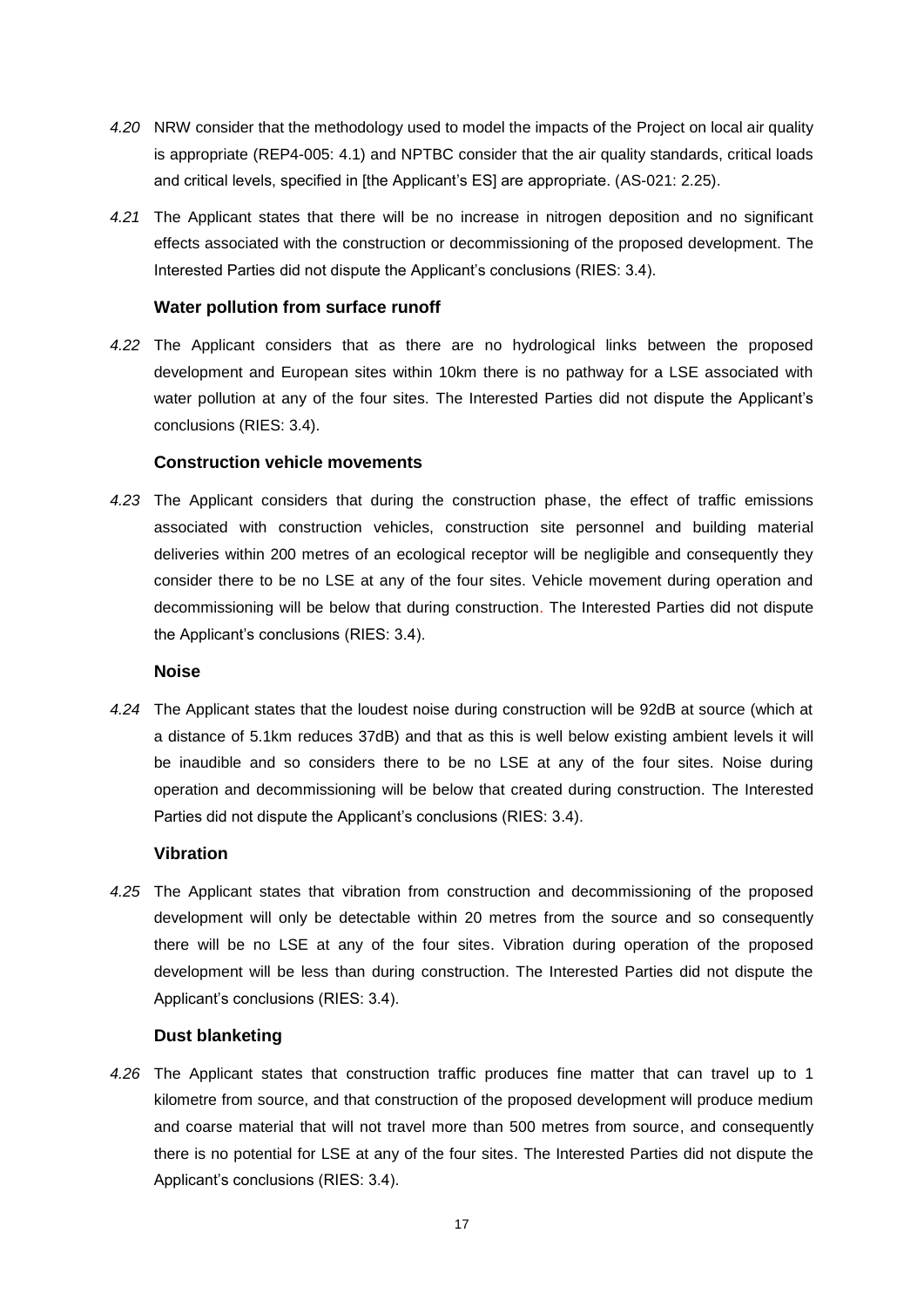#### **Direct habitat loss or fragmentation**

*4.27* The Applicant states that there will be no construction or requirement to remove any habitat within any European site and consequently there will be no LSE at any of the four sites. The Interested Parties did not dispute the Applicant's conclusions (RIES: 3.4).

#### **Direct disturbance to species**

*4.28* The Applicant states that there will be no requirement to remove any habitat within any European site so there will be no LSE at any of the four sites. The Interested Parties did not dispute the Applicant's conclusions (RIES: 3.4).

#### **Alteration of management**

*4.29* The Applicant states that there will be no alteration of site management actions at any European site and consequently there will be no LSE at any of the four sites. The Interested Parties did not dispute the Applicant's conclusions (RIES: 3.4).

#### **Increase in lighting**

*4.30* The Applicant states that the lighting associated with the construction and decommissioning phases of the Project would be limited where practical, subject to timing of the construction activities and time of the year. They consider the aviation lighting associated with the chimney stacks to be a long term effect present throughout the operational phase of the proposed development that would be similar to the currently established level. They consider that the nearest European site is 5.1km from the proposed development and as such light spill will not measurably increase at any European sites and consequently there will be no LSE at any of the four sites. The Interested Parties did not dispute the Applicant's conclusions (RIES: 3.4).

#### **Spread of invasive species**

*4.31* The Applicant states that there will be no construction within, or requirement to access, any European sites and consequently there will be no LSE at any of the four sites. The Interested Parties did not dispute the Applicant's conclusions (RIES: 3.4).

### **Crymlyn Bog SAC and Ramsar**

*4.32* Crymlyn Bog SAC and Ramsar comprise a floodplain valley mire located within a lowland coastal context and is the most extensive wetland of its type in Wales. The mire features a complex mosaic of vegetation types, supporting examples of swamp, tall herb fen, fen meadow and carr communities (JNCC, 2008). It is designated for its Annex I habitats: Transition mires and quaking bogs and calcareous fens with *Cladium mariscus* and species of the *Caricion davallianae*. The transition mire and quaking bog habitats comprise locally rare mud sedge *Carex limosa* and, in places, the nationally rare slender cottongrass *Eriophorum gracile.* The site also has Alluvial forests with *Alnus glutinosa* and *Fraxinus excelsior* (*Alno-Padion, Alnion*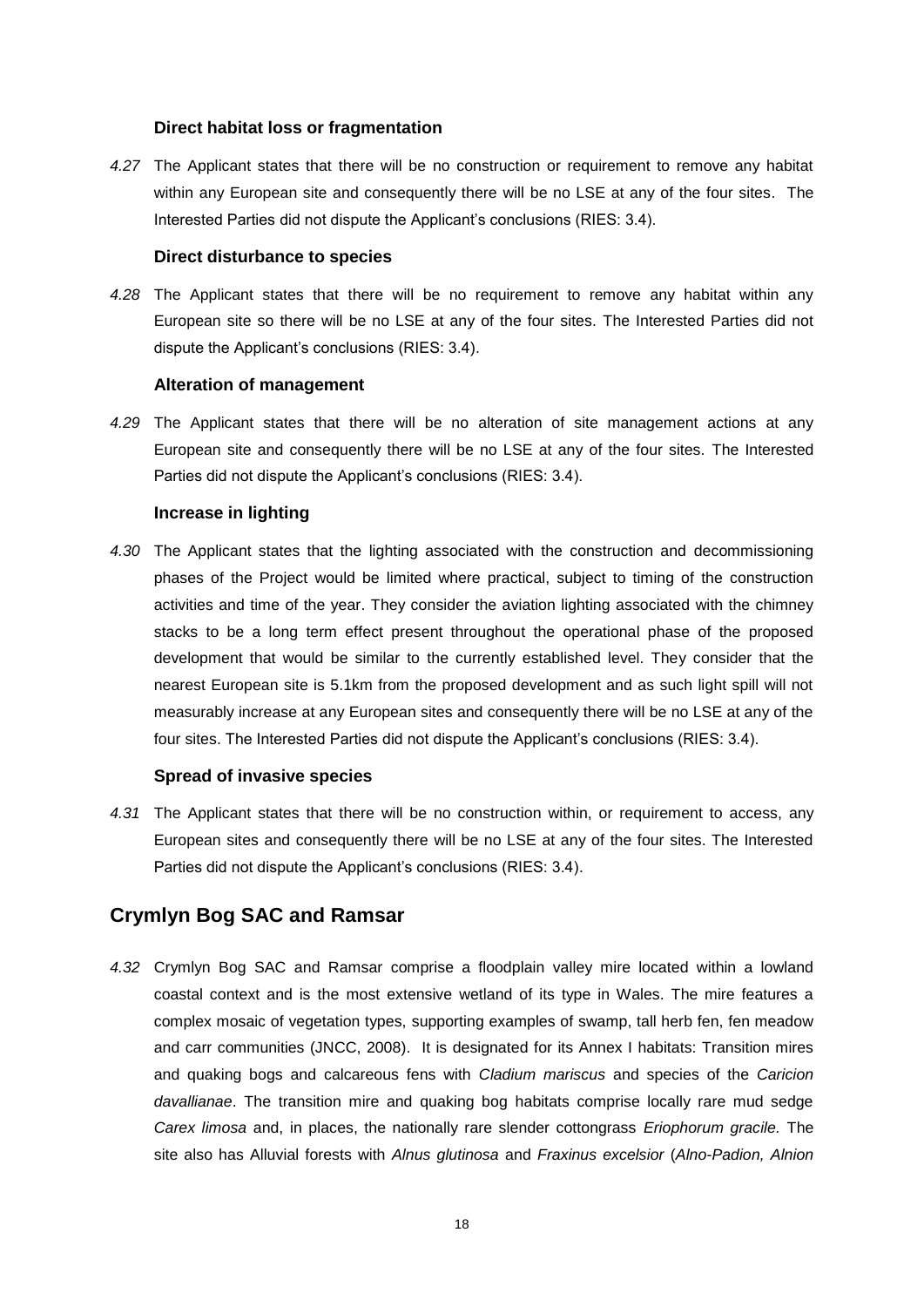*incanae, Salicion albae*) as a qualifying feature. Crymlyn Bog SAC and Ramsar are approximately 8.3 km from the proposed development (RIES).

- *4.33* The potential impact for which LSE has been identified by the Applicant is the aerial deposition of nitrogen in-combination with other plans and projects. The Applicant's HRASR provide the Critical Levels and calculations for the percentage of Critical Loads for the various options and scenarios, replicated at Tables 2 and 3 above.
- *4.34* Based on EA guidance, as the acid deposition for each feature, both from the Project alone and in-combination with other plans and projects are <1% of Critical Loads, the SoS concludes that there will be no LSEs as a result of acid deposition. As nitrogen deposition for each feature, from the Project alone, are <1% of Critical Loads (0.51%), the SoS concludes that there will be no LSEs as a result of nitrogen deposition from the Project alone.
- *4.35* However, during the interim phase between Option 2 Phase 1 and Phase 2, there is potential for a LSE from the Project (including existing generating capacity), in-combination with three other power projects (Abernedd Power Station, Biomass II Power Station and Prenergy Port Talbot Renewable Energy Plant) on the transition mires and quaking bogs feature of Crymlyn Bog SAC and Ramsar as the emissions would lead to nitrogen deposition of >1% of the critical load for Crymlyn Bog SAC and Ramsar (1.14%). However the effect will be temporary (circa 12 years) until the installation is complete and fully operational (Option 1 and Phase 2 of Option 2) at which point there will be no LSE between all other projects and the Project on Crymlyn Bog SAC and Ramsar as a result of nitrogen deposition.
- *4.36* NRW and NPTCBC advise that they agree with the Applicant's overall conclusion on LSE (contained within the HRASR and Report to Inform an Appropriate Assessment dated December 2014) (NRW written reps 15 January, Annex B answer to q. 6.03 and 6:05; and NPTBC response to ExA first round of written questions, January 2015).
- *4.37* The SoS agrees with NRW's advice and considers that there is potential for LSE in combination with other plans and projects on the transition mires and quaking bogs feature of Crymlyn Bog SAC and Ramsar as a result of nitrogen depositon. She considers that, due to the identification of an LSE, an AA needs to be undertaken which considers the implications for site integrity in view of their conservation objectives.
- *4.38* The SoS agrees with NRW's advice that there is no LSE at the Crymlyn Bog SAC and Ramsar from the following impacts: Water pollution from surface runoff; Construction vehicle movements; Noise; Vibration; Dust blanketing; Direct habitat loss or fragmentation; Direct disturbance to species; Alteration of management; Increase in lighting; and Spread of invasive species.

### **Kenfig SAC**

*4.39* Kenfig SAC is designated for its Annex I Habitats; dune grassland, Atlantic salt meadows, dunes with creeping willow (*Salix repens* ssp. Argentea, *Salicion arenariae*), Calcium-rich nutrient-poor lakes, lochs and pools, humid dune slacks, and Annex II species: fen orchid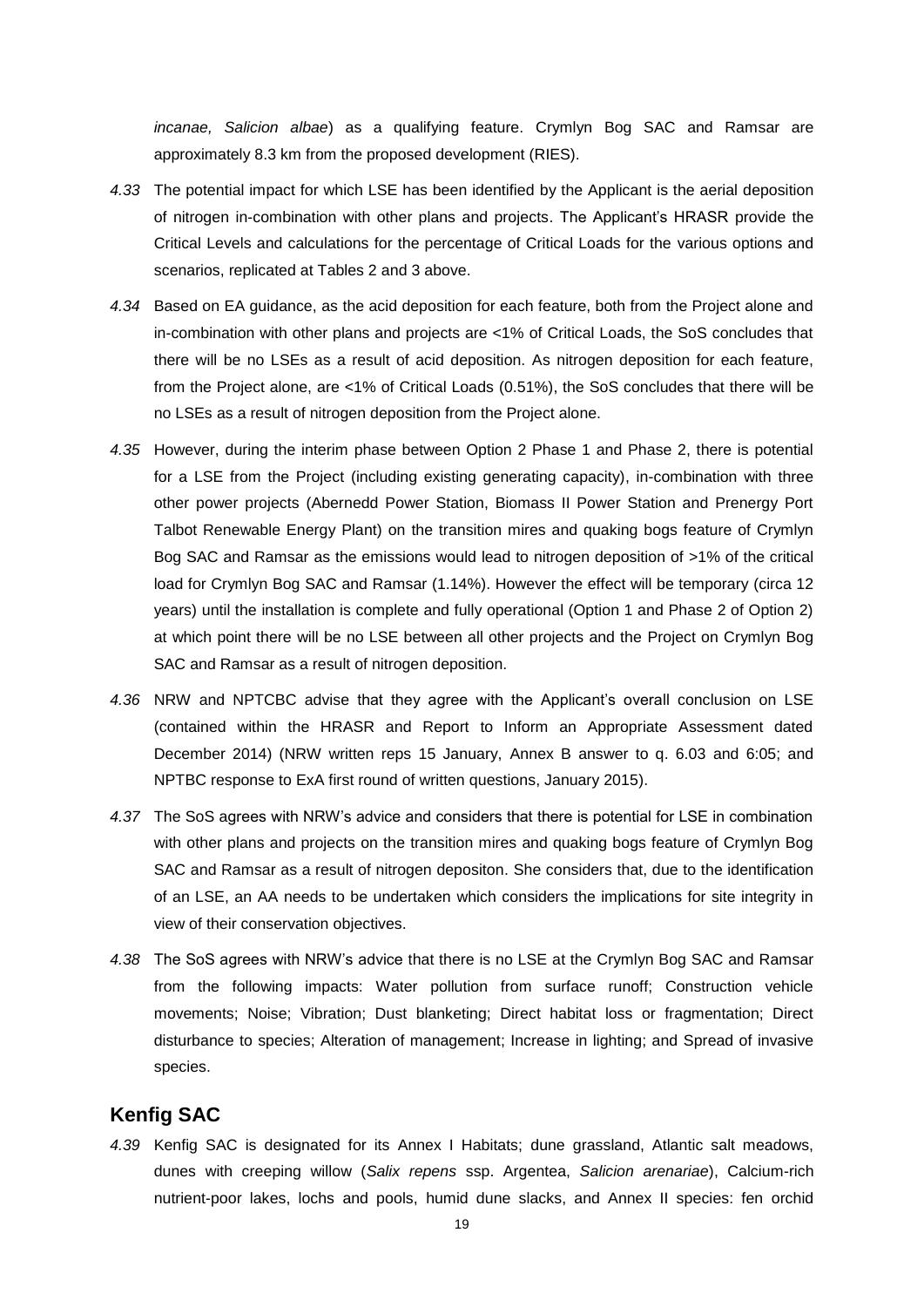*Liparis loeselii* and petal wort *Petalophyllum ralfsii.* Kenfig SAC is approximately 5.1 km from the proposed development

- *4.40* The Applicant's HRASR provides the Critical Levels and calculations for the percentage of Critical Loads for the various options and scenarios. Based on EA guidance, as nitrogen and acid deposition for each feature are <1% of Critical Loads, the Applicant concludes that the proposed development will not have any LSEs on the Kenfig SAC alone or incombination with other plans and projects
- *4.41* NRW and NPTCBC advise that they agree with the Applicant's overall conclusion on LSE (contained within the HRASR and Report to Inform an Appropriate Assessment dated December 2014) (NRW written reps 15 January, Annex B answer to q. 6.03 and 6.05; and NPTBC response to ExA first round of written questions, January 2015).
- *4.42* The SoS agrees with NRW's advice that there is no LSE at the Kenfig SAC from all impacts considered: Aerial deposition of nitrogen and acid; Water pollution from surface runoff; Construction vehicle movements; Noise; Vibration; Dust blanketing; Direct habitat loss or fragmentation; Direct disturbance to species; Alteration of management; Increase in lighting; and Spread of invasive species. The SoS agrees with NRW's advice and considers that LSE from the Project, alone and in-combination with other plans and projects, can be excluded for the Kenfig SAC and therefore an AA is not required in respect of this site.

#### **Cefn Cribwr Grasslands SAC**

- *4.43* Cefn Cribwr is designated for its Annex I habitat: Molinia meadows on calcareous, peaty or clayey-silt-laden soils (*Molinion caeruleae*). At this site, there are extensive stands of *Molinia Cirsium dissectum* fen-meadow, including the heathy sub-type with cross-leaved heath *Erica tetralix*, as well as other forms with a stronger representation of grasses, rushes and small sedges. Transitions to stands of more acidic Molinia and Juncus pasture, dry neutral grassland and wet scrub vegetation are well-represented. Cefn Cribwr SAC is approximately 10.3 km from the proposed development
- *4.44* The Applicant's HRASR provide the Critical Levels and calculations for the percentage of Critical Loads for the various options and scenarios. Based on EA guidance, as nitrogen and acid deposition for each feature are <1% of Critical Loads, the Applicant concludes that the proposed development will not have any LSEs on the Cefn Cribwr SAC alone or incombination with other plans and projects.
- *4.45* NRW and NPTCBC advise that they agree with the Applicant's overall conclusion on LSE (contained within the HRASR and Report to Inform an Appropriate Assessment dated December 2014) (NRW written reps 15 January, Annex B answer to q. 6.03 and 6.05; and NPTBC response to ExA first round of written questions, January 2015).
- *4.46* The SoS agrees with NRW's advice that there is no LSE at the Cefn Cribwr SAC from all impacts considered: Aerial deposition of nitrogen and acid; Water pollution from surface runoff; Construction vehicle movements; Noise; Vibration; Dust blanketing; Direct habitat loss or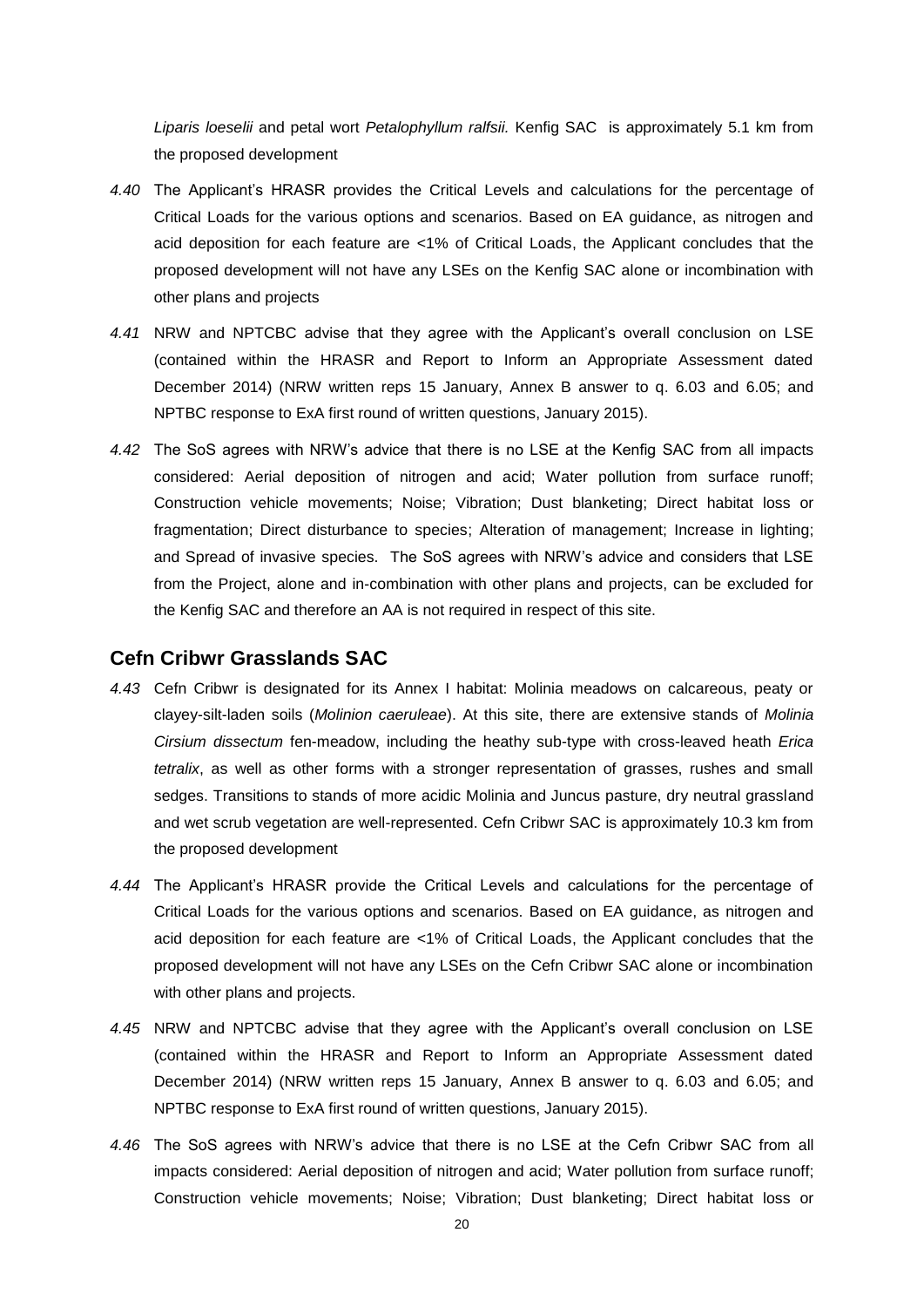fragmentation; Direct disturbance to species; Alteration of management; Increase in lighting; and Spread of invasive species. The SoS agrees with NRW's advice and considers that LSE from the Project, alone and in-combination with other plans and projects, can be excluded for the Cefn Cribwr SAC and therefore an AA is not required in respect of this site.

## **Conclusion on LSE**

*4.47* The SoS's conclusions on LSEs as a result of the Project are summarised in Table 4

| <b>Site</b>                                  | <b>Qualifying feature</b>                                                                                                              | Project<br><b>Alone</b> | Project<br>in-<br>combination |
|----------------------------------------------|----------------------------------------------------------------------------------------------------------------------------------------|-------------------------|-------------------------------|
| Kenfig Special<br>Area<br>οf<br>Conservation | Fixed dunes with herbaceous vegetation<br>(priority feature)                                                                           | No                      | No                            |
|                                              | Dunes with Salix repens ssp. Argentea<br>(Salicion arenariae)                                                                          |                         |                               |
|                                              | Humid dune slacks                                                                                                                      |                         |                               |
|                                              | Hard oligo-mesotrophic waters with benthic<br>vegetation of Chara spp                                                                  |                         |                               |
|                                              | Atlantic<br>salt<br>(Glauco-<br>meadows<br>Puccinellietalia maritimae)                                                                 |                         |                               |
|                                              | Petalwort (Petalophylum ralfsii)                                                                                                       |                         |                               |
|                                              | Fen orchid (Liparis loeselli)                                                                                                          |                         |                               |
| Cefn<br>Cribwr<br>Grasslands                 | Molinia meadows on calcareous, peaty or<br>clayey-silt laden soils (Molinion caerulaea)                                                | <b>No</b>               | N <sub>o</sub>                |
| Special Area<br>οf                           | Marsh<br>fritillary<br>butterfly<br>(Eurodryas,<br>Hypodryas) aurinia                                                                  |                         |                               |
| Conservation                                 |                                                                                                                                        |                         |                               |
| Crymlyn<br>Bog<br>Special<br>Area            | Transition mires and quaking bogs                                                                                                      | <b>No</b>               | Yes                           |
| оf<br>Conservation                           | Calcareous fens with Cladium mariscus and<br>species of the Caricion davallanae (priority                                              | No                      | <b>No</b>                     |
| Crymlyn<br>and<br>Ramsar<br>Bog              | feature)                                                                                                                               |                         |                               |
| site                                         | Alluvial forests with Alnus glutinosa and<br>excelsior (Alno-Padion, Alnion<br>Fraxinus<br>incanae, Salicion albae) (priority feature) | <b>No</b>               | <b>No</b>                     |

**Table 4: SoS conclusions on LSE**

*4.48* **The SoS considers that sufficient information has been provided to inform a robust assessment in line with her duties under the Habitats Regulations. The SoS is unable to exclude LSEs on the Crymlyn Bog SAC and Ramsar sites. This is due to the potential effects of increased nitrogen deposition from the Project (Option 1, Phase 2 only) on the Transition mires and quaking bog feature of the sites when considered in-combination with emissions from the existing plant and other power plants in the vicinity.**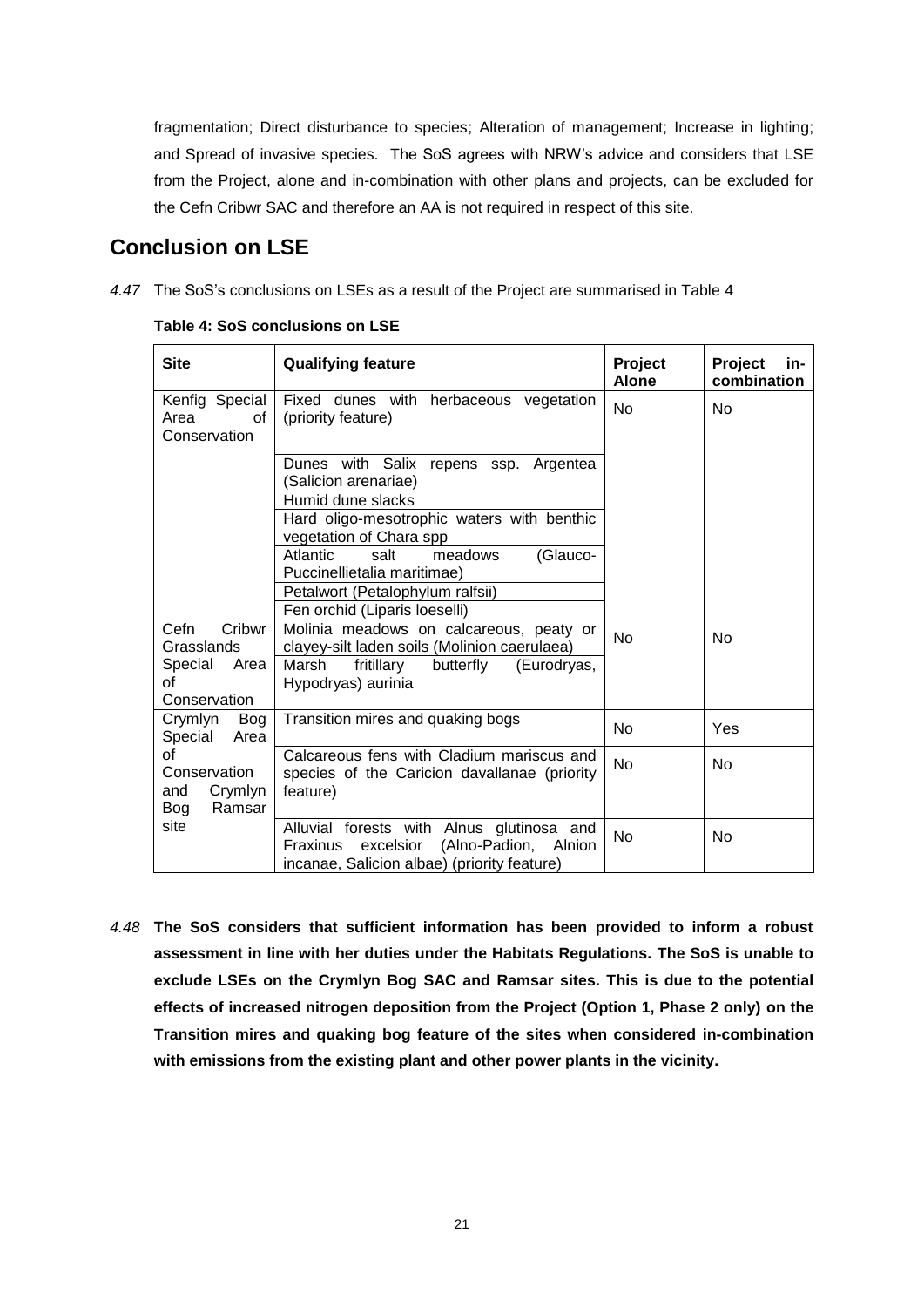## <span id="page-21-0"></span>**Appropriate Assessment**

#### **Test for Adverse Effect on Site Integrity**

- *5.0* The requirement to undertake an AA is triggered when a competent authority, in this case the SoS, determines that a plan or project is likely to have a significant effect on a European site either alone or in combination with other plans or projects. Guidance issued by the European Commission states that the purpose of an AA is to determine whether adverse effects on the integrity of the site can be ruled out as a result of the plan or project, either alone or in combination with other plans and projects, in view of the site's conservation objectives (European Commission, 2000).
- *5.1* The purpose of this AA is to determine whether or not AEoI of those sites and features identified during the LSE test can be ruled out as a result of the Project alone or in combination with other plans and projects in view of the site's conservation objectives and using the best scientific evidence available.
- *5.2* If the competent authority cannot ascertain the absence of an AEoI within reasonable scientific doubt, then under the Habitats Regulations, alternative solutions should be sought. In the absence of an acceptable alternative, the project can proceed only if there are imperative reasons of overriding public interest ("IROPI") and suitable compensation measures identified. Considerations of IROPI and compensation are beyond the scope of an AA.

#### **Conservation Objectives**

*5.3* Guidance from the European Commission indicates that disturbance to a species or deterioration of a European site must be considered in relation to the integrity of that site and its conservation objectives (European Commission, 2000). Section 4.6.3 of that guidance defines *s*ite integrity as:

> *…the coherence of the site's ecological structure and function, across its whole area, or the habitats, complex of habitats and/or populations of species for which the site is or will be classified.*

- *5.4* Conservation objectives outline the desired state for a European site, in terms of the interest features for which it has been designated. If these interest features are being managed in a way which maintains their nature conservation value, they are assessed as being in a 'favourable condition'. An AEoI is likely to be one which prevents the site from making the same contribution to favourable conservation status for the relevant feature as it did at the time of its designation (English Nature, 1997).
- *5.5* There are no set thresholds at which impacts on site integrity are considered to be adverse. This is a matter for interpretation on a site-by-site basis, depending on the designated feature and nature, scale and significance of the impact. Conservation objectives have been used by the SoS to consider whether the Project has the potential for having an AEoI, either alone or in combination. The potential for the Project to have an AEoI is considered in the next section of this Report.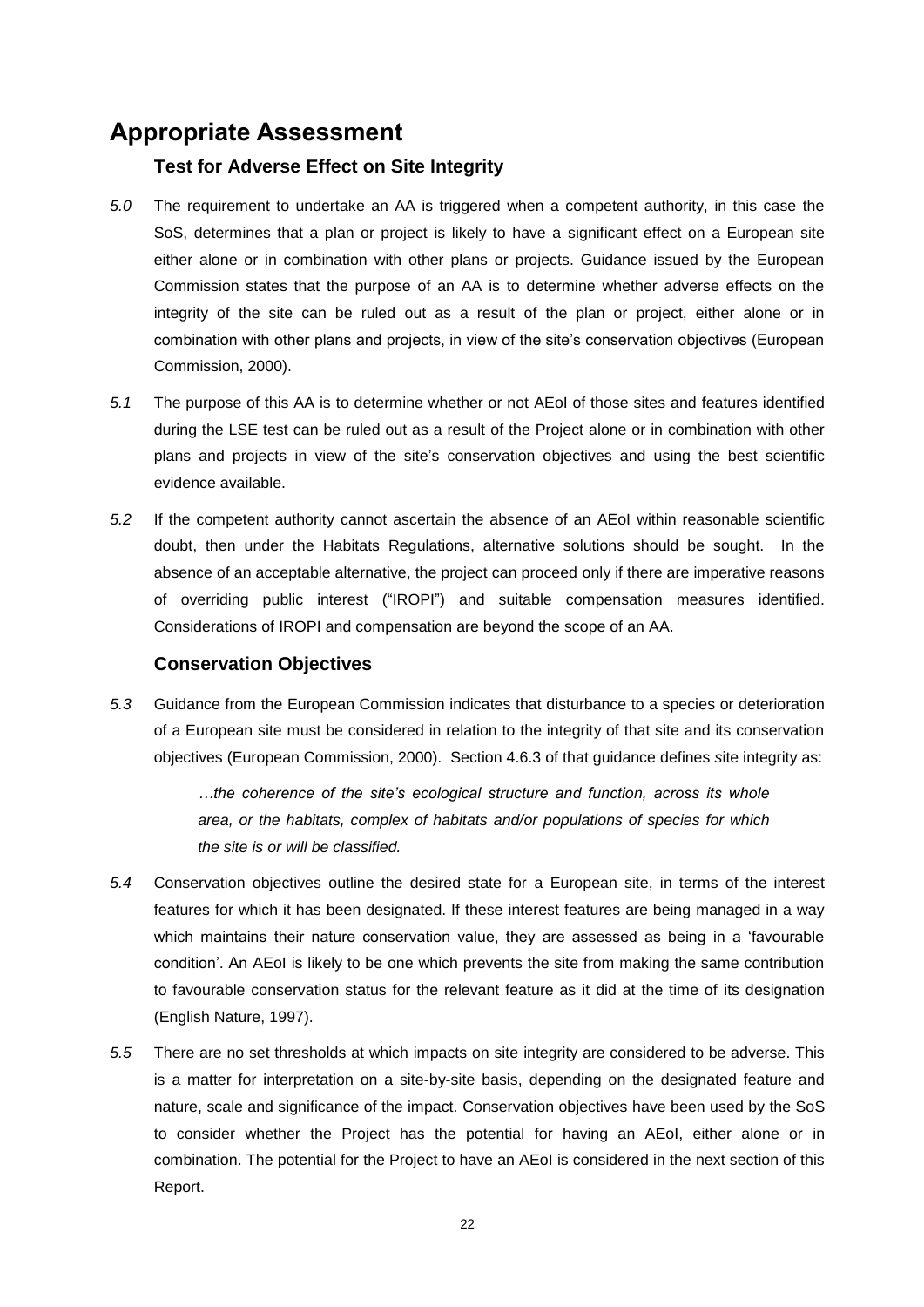# <span id="page-22-0"></span>**Crymlyn Bog SAC and Ramsar**

- *6.1* Crymlyn Bog SAC and Ramsar comprise a floodplain valley mire located within a lowland coastal context and is the most extensive wetland of its type in Wales. The mire features a complex mosaic of vegetation types, supporting examples of swamp, tall herb fen, fen meadow and carr communities. (JNCC, 2008).
- *6.2* The SAC is designated for transition mires and quaking bogs, for which it is considered to be one of the best areas in the United Kingdom; Calcareous fens with *Cladium mariscus* and species of the *Caricion davallianae,,* which is considered to be rare as its total extent in the United Kingdom is estimated to be less than 1000 hectares and for which this is considered to be one of the best areas in the United Kingdom; and Alluvial forests with *Alnus glutinosa* and *Fraxinus excelsior*, for which the area is considered to support a significant presence. (JNCC, 2011)
- *6.3* The SAC and Ramsar overlap, both geographically and for the habitats which are protected. Crymlyn Bog SAC is 299.45 ha and Crymln Bog Ramsar is 268.0 ha. NRW advised that the designated features of the Crymlyn Bog SAC are also appropriate for use in the assessment of effects on the Ramsar site (NRW written representations, 15 January 2015, Annex B, answer to question 6.02). The sites are approximately 5.1 km from the proposed development.
- *6.4* For the purposes of this assessment, treatment of the Crymlyn Bog Ramsar designation will be in parallel with the SAC designation. The boundaries of the SAC/Ramsar designations are contiguous and the qualifying features of the SAC broadly align with the Ramsar.
- *6.5* Table 5 shows the conservation objectives for the Crymlyn Bog SAC. CCW have stated that the conservation objectives for the Ramsar will be developed once the confirmed list of features has been agreed (CCW, 2010: Report to inform an AA: Table 3.2). For the purposes of this AA, the conservation objectives for the SAC are considered to be the same as for the Ramsar.

#### **Table 5 Conservation Objectives for Crymlyn Bog SAC Transition Mire and Quaking Bog Feature**

<span id="page-22-1"></span>

| Crymlyn<br><b>Bog SAC</b> | Transition mires and quaking bogs will be in Favourable Conservation Status when:<br>Transition mires vegetation occupy at least 12ha of Crymlyn Bog SAC;<br>Most of the remainder of the site will comprise related fen vegetation;<br>$\bullet$<br>The transition mire will comprise varying mixtures of the following plant<br>$\bullet$<br>species: Schoenus nigricans, Carex rostrate, C. echinata, C. limosa,<br>Equisetum fluviatile, Eriophorum angustifolium, E. gracile, Menyanthes<br>trifoliate, Sphagnum spp;<br>Although Phragmites australis and Cladium mariscus may be present,<br>$\bullet$ |
|---------------------------|---------------------------------------------------------------------------------------------------------------------------------------------------------------------------------------------------------------------------------------------------------------------------------------------------------------------------------------------------------------------------------------------------------------------------------------------------------------------------------------------------------------------------------------------------------------------------------------------------------------|
|                           | these species will not attain high cover;<br>Scrub species such as willow Salix and birch Betula will be largely absent;<br>$\bullet$<br>and :                                                                                                                                                                                                                                                                                                                                                                                                                                                                |
|                           | All factors affecting the achievement of these conditions will be under<br>$\bullet$<br>control.                                                                                                                                                                                                                                                                                                                                                                                                                                                                                                              |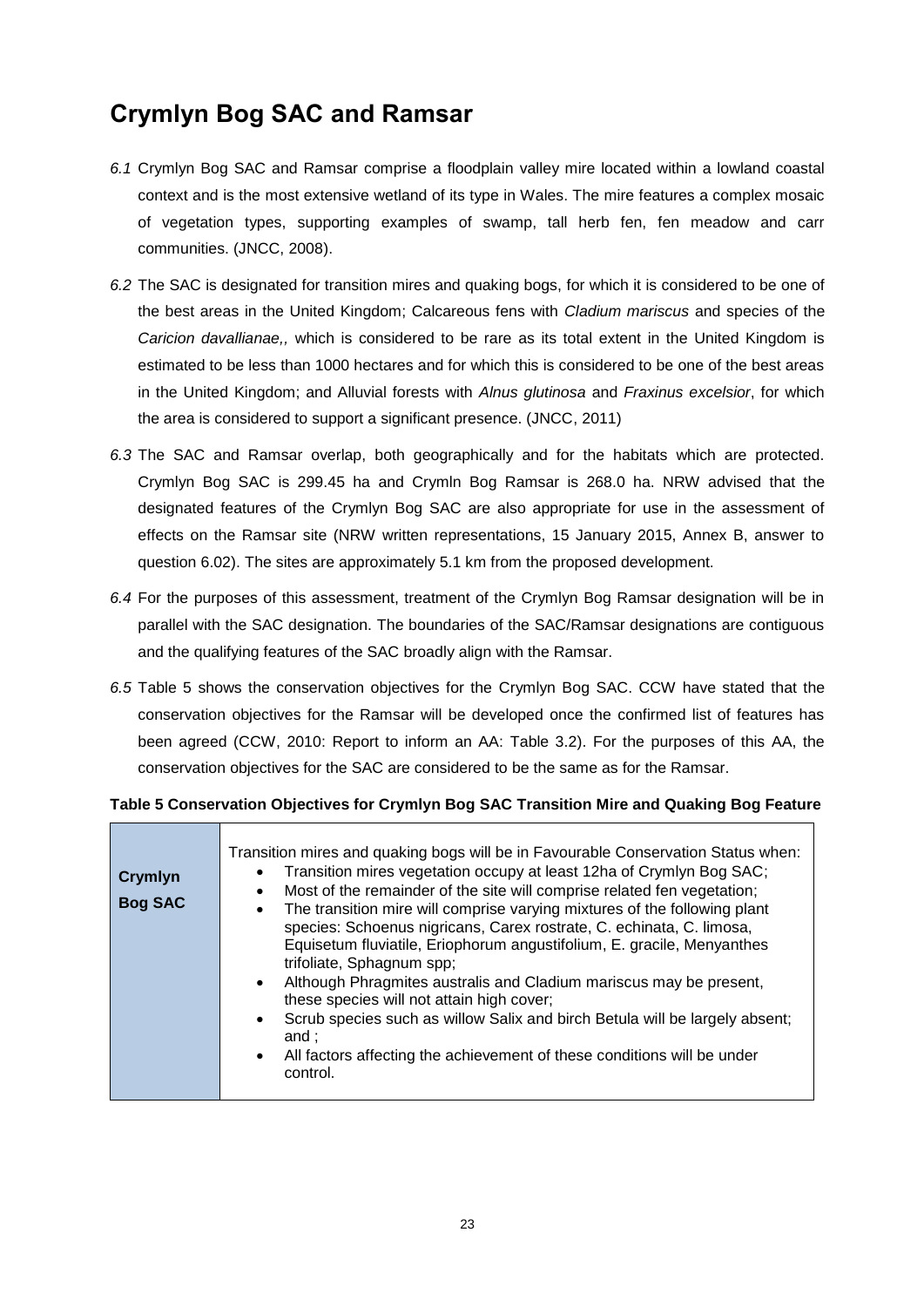### **Transition Mires and Quaking Bogs**

- *6.6* The term 'transition mire' relates to vegetation that in floristic composition and general ecological characteristics is transitional between acid bog and Alkaline fens, in which the surface conditions range from markedly acidic to slightly base-rich. The vegetation normally has intimate mixtures of species considered to be acidophile and others thought of as calciphile or basophile. In some cases the mire occupies a physically transitional location between bog and fen vegetation, as for example on the marginal lagg of raised bog or associated with certain valley and basin mires. In other cases these intermediate properties may reflect the actual process of succession, as peat accumulates in groundwater-fed fen or open water to produce rainwater-fed bog isolated from groundwater influence. Many of these systems are very unstable underfoot and can therefore also be described as 'quaking bogs' (JNCC, 2015a).
- *6.7* Transition mires and quaking bogs occur on deep, wet topogenous peats over a relatively small area of this extensive coastal lowland site. Bottle sedge *Carex rostrata* and *bogbean Menyanthes trifoliata* are important components of some stands, together with common cottongrass *Eriophorum angustifolium*, water horsetail *Equisetum fluviatile*, star sedge *Carex echinata*, the locally rare mud sedge *Carex limosa* and, in places, the nationally rare slender cottongrass *Eriophorum gracile*. The transition mire and quaking bog at this site is vulnerable to the continuing expansion of common reed Phragmites australis, encouraged by trends of increasing site wetness, nutrient-enrichment and lack of grazing (JNCC, 2015b)
- *6.8* The transition mire feature of the SAC was monitored in 1998 and was judged to be in unfavourable condition. The reason for this assessment was the perceived loss of transition mire vegetation since an earlier mapping exercise. The decline in transition mire was thought to be due to an expansion of Phragmites australis, linked to lack of grazing management and/or increased nutrient levels. No formal SAC monitoring work has been carried out since 1998, but an assessment was made in 2004, when it was concluded the feature was still in an unfavourable condition (Report to inform an AA: Table 3.1). Threats to site integrity for the Ramsar site include 'atmospheric pollution – particularly nutrient deposition' (Report to inform an AA: Table 3.2).
- *6.9* NRW state that aerial deposition should be controlled in order to contribute to the aim of achieving Favourable Conservation Status, as guided by the sites' conservation objectives and that a number of actions are underway to tackle existing management issues. As such, aerial emissions are considered to be a factor that is currently under control as a result of a variety of actions, measures and former/current regulatory regimes contributing to a downward trend in emissions (NRW written reps 15 January, Annex B answer to q. 6.04).

### **Physical Damage**

### **In combination**

*6.10* The SoS identified that the Project could have indirect impacts from aerial emissions, incombination with other projects, which could lead to increased deposition of nutrient nitrogen within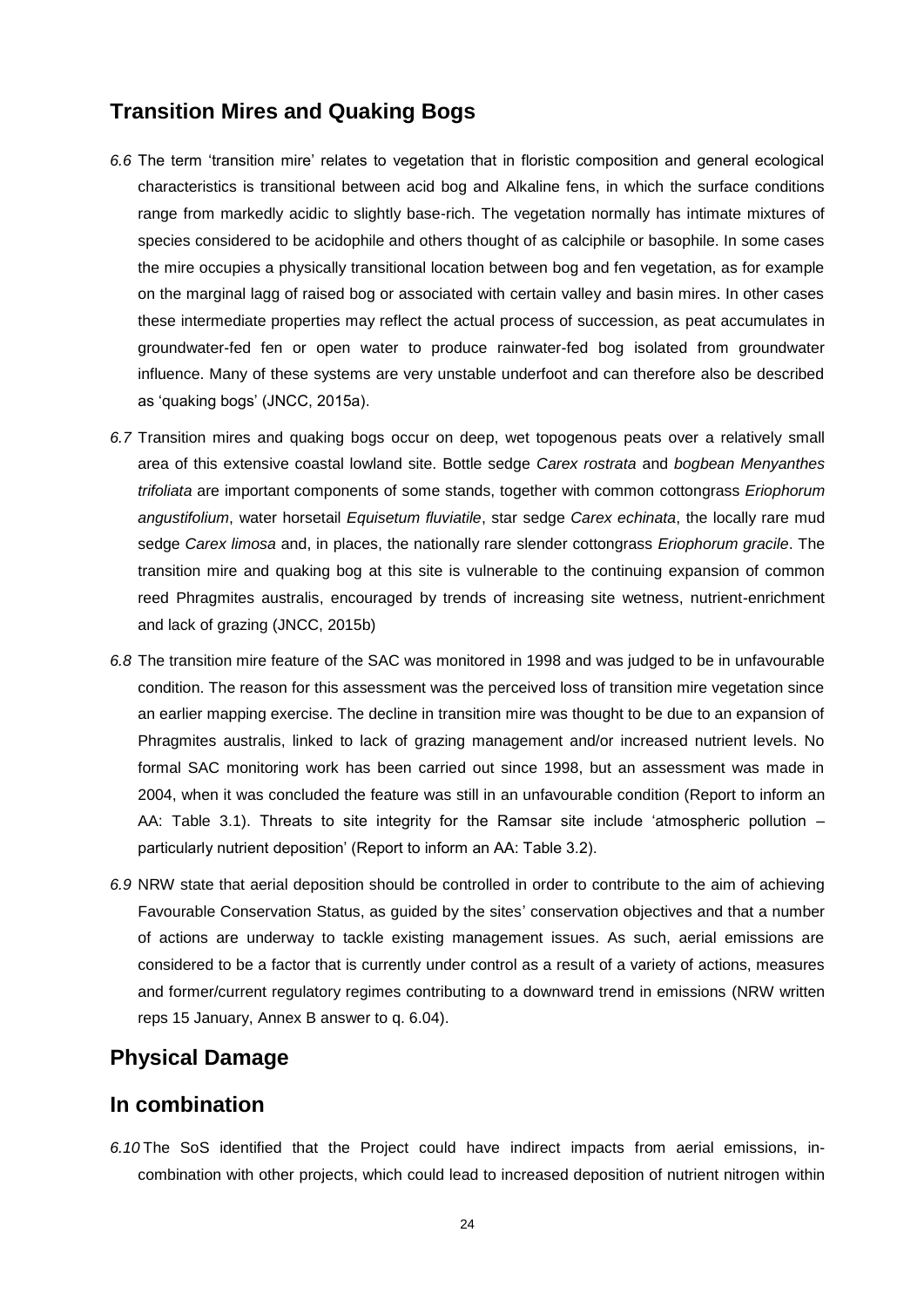the Crymlyn Bog SAC and Ramsar. She did not identify any direct disturbance or habitat loss that would occur as a result of the proposed Project.

- *6.11* The Screening stage of this Report considered the effects of the change in aerial pollutant concentrations from the Project, in combination with other plans and projects, and the resultant change in nitrogen deposition at Crymlyn Bog SAC and Ramsar. It concluded that during the interim phase between Option 2 Phase 1 and Phase 2, there is potential for a LSE from the Project, incombination with the existing plant and three other power projects (Abernedd Power Station, Biomass II Power Station and Prenergy Port Talbot Renewable Energy Plant) on the transition mires and quaking bogs feature of Crymlyn Bog SAC and Ramsar as the emissions would lead to nitrogen deposition of >1% of the critical load for Crymlyn Bog SAC and Ramsar, specifically 1.14%. However the effect will be temporary (circa 12 years) until the installation is complete and fully operational (Option 1 and Phase 2 of Option 2) at which point there will be no LSE between all other projects and the Project on Crymlyn Bog SAC and Ramsar as a result of nitrogen deposition.
- *6.12* The Applicant considers that AEoI at the Crymlyn Bog SAC and Ramsar from the Project, in combination with other projects, could be excluded. Their rationale is three-fold:

#### **a. Temporary nature of the effect**

The Applicant considers that the nature of the effect is temporary until the installation is complete and fully operational (Option 1 and Phase 2 of Option 2) (AS-007: 5.3.3).The temporary nature of the effect is approximately twelve years, being the maximum time that Phase 1 of Option 2 will operate before the older generating plant will be decommissioned following the commissioning of Phase 2 of Option 2

The ExA considers that this is not a measure that could be enforced *(*question 4.1.3 at ISH on Environmental Matters (EV-010)). However, NRW consider that the temporary nature of the effect is, in their opinion, enforceable 'because the requirements of the DCO control the timing of the development' (ExA: 5.7.3).

#### **b. Anticipated reduction in background levels**

The Applicant considers that the Industrial Emissions Directive will set stricter nitrogen oxides emission limits leading to a reduction in background levels (HRASR and RIES).

The ExA considers that this is not a measure that could be enforced *(*question 4.1.3 at ISH on Environmental Matters (EV-010)). However, NRW consider that 'the more stringent NOx limits set by the Industrial Emissions Directive are also enforceable, through the Directive. In any event, NRW consider a reduction in background NOx emissions to be a reasonable assumption' (ExA: 5.7.3).

#### **c. Scale of emissions is small**

The Applicant considers that the increase in emissions would be extremely small and so will not lead to the conservation objectives of the site being undermined in combination with other power plants in the vicinity (HRASR and RIES).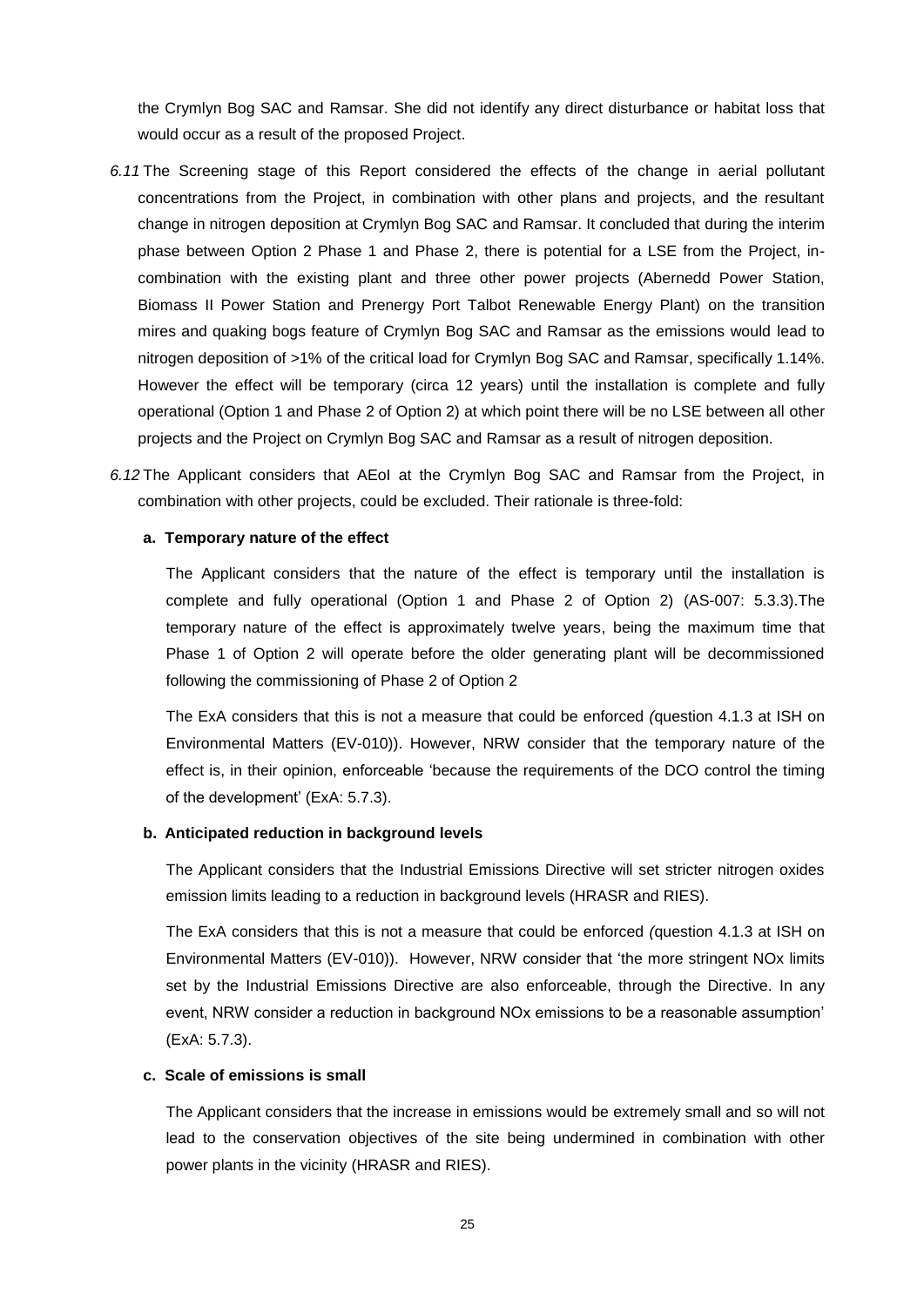The Applicant states that the modelling and calculations for percentages of Critical Levels and Critical Loads of aerial pollutants are based on 'Emission Limit Values (ELVs)'. They state that ELVs are often unrealistic as they are the maximum emission concentration of each pollutant that is allowed in the stack gas. The ELVs are set out in the site's environmental permit and are the values against which NRW assesses the site's conformance with the permit. The Applicant's calculations have been undertaken using the current permitted ELVs for the site and those set out in the IED for the new development for all scenarios/assessment stages including the cumulative impact assessment. The Applicant states that the use of the ELVs in the assessment is conservative and represents the worst-case as the plant is designed to have emissions well within these limits (AS-007: 4.1.3-4.1.4). NPTCBC agree that the Applicant's ES provides a reasonable likely worst case assessment of the predicted emissions from the Project and the consequent effects on nitrogen concentrations and deposition over statutory designated nature conservation sites (REP7-003: 2.26).

The significance of the 1% threshold is discussed in the LSE Section of this report (page 14). NRW advise that 'it was chosen to be very precautionary and to act as a coarse screening tool' and that 'it was chosen as being a proportion of critical load that could not possibly undermine the conservation objectives of a nutrient-sensitive, terrestrial Natura 2000 site feature'.

NRW were asked to explain the basis for the conclusion that process contributions of less than 1% of critical load are insignificant *(*question 4.1.3 at ISH on Environmental Matters (EV-010)). The ExA note that NRW presented a comprehensive answer that can be found at the audio recording of the meeting [EV-012]. NRW aimed to put the LSE into context by explaining that:

*'…. the feature in question, that of the Crymlyn Bog transitionary mires and quaking bogs has a very low critical load for nitrogen of 5 kilograms of nitrogen per hectare per year and that 1% of this would be similar to 3 tablespoons of nutrient spread over a rugby pitch per year; Indicating that the extra addition of 0.14% of this load would be very small.'* 

*'We would look to ensure that there would be no increase in scrub encroachment, so as cited in the shadow appropriate assessment, rush such as fragmites, the growth of that rush outcompetes the feature itself and therefore reduces its quality.'* 

*'…in regard to nutrient impacts these tiny emissions would make no material difference to the*  scrub encroachment. It would not conceivably be able to increase the growth of scrub *encroachment because it is so tiny and because of the nature of the site being lowland wet*  emphasises that there is no possibility of an adverse effect when also considering the *temporary nature of the in-combination effect.'*

<span id="page-25-0"></span>*'…the emission will be extremely small, such that it can be concluded beyond (sic) `reasonable scientific doubt that there will be no adverse effect. This factor (the extremely small nature of the emission) is enough on its own to conclude no adverse effect in NRW view, even without the*  first and second points mentioned above. In particular, we refer to Annex F, which is used by *NRW to guide the HRA process. It provides a technically robust backdrop against which to make HRA decisions. The H1 Guidance sets out a threshold (pp.18-19). The figure in the*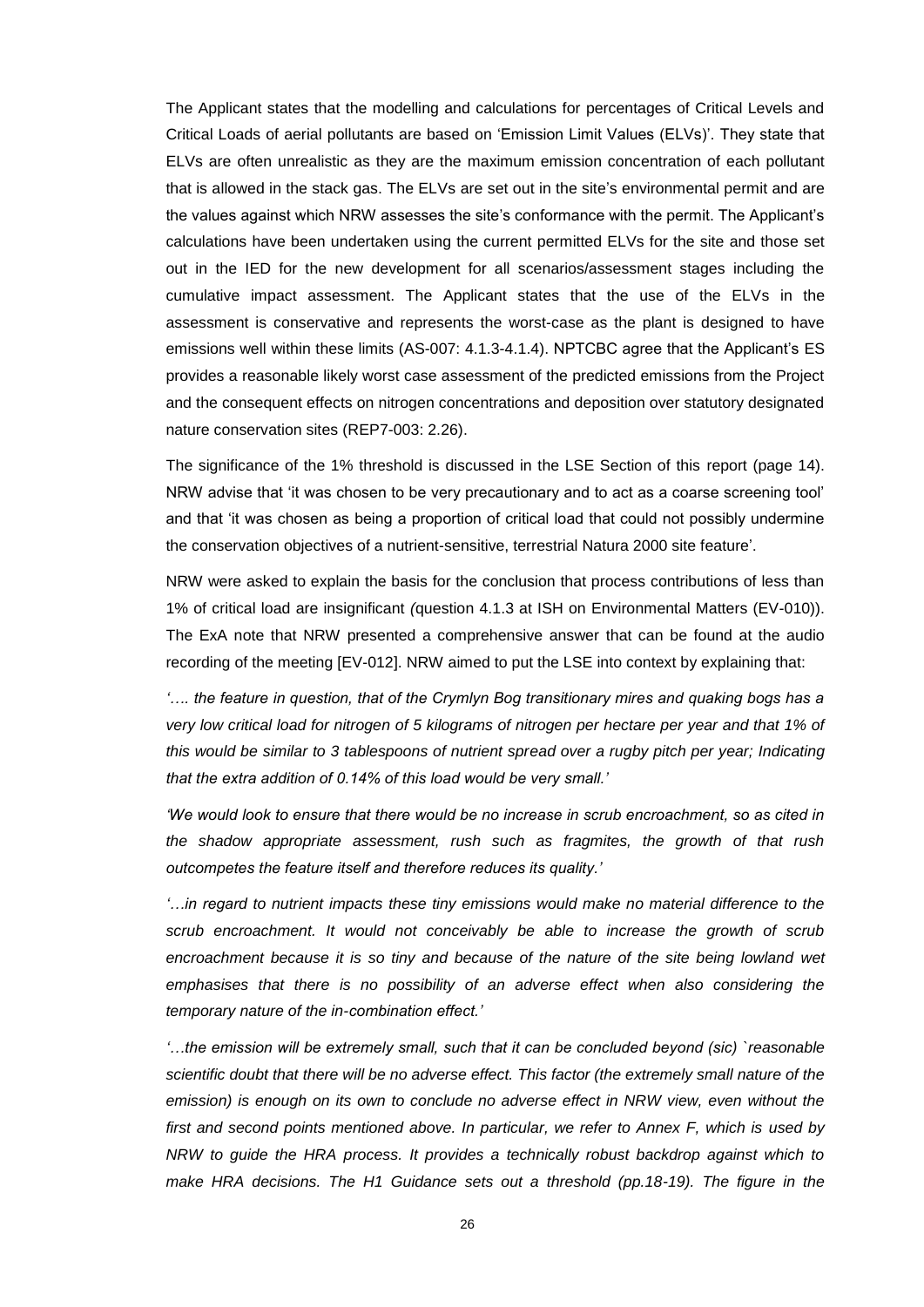*present case in excess of this (1.14%) led us to advise the applicant that an appropriate assessment should be carried out. However in the context of Crymyln Bog and the particular*  features of concern, namely the Transition Mire and Quaking Bogs, encroachment of scrub *would represent the most likely cause of undermining the conservation objectives due to nutrient enrichment. A level of 1.14% of the critical load will make no measurable difference to scrub encroachment and will have no possibility of undermining conservation objectives.*'

NPTBC echo this in their SoCG with the Applicant, stating 'it is unlikely that an emission at this level would make a significant contribution to air quality (according to Environment Agency H1 Annex F Guidance)' (REP7-003: 2.32).

- *6.13* Considering necessary mitigation, NRW state that: 'The Parties AGREE that emissions from the Project can be controlled effectively through the Environmental Permit to ensure these do not give rise to adverse environmental and human health impacts (REP4-005:4.6).
- *6.14* At the close of the Examination the Applicant had not obtained an environmental permit from NRW for the proposed development. However NRW stated that the granting of an environmental permit should be possible in principle (REP4-005: Section 2.4). The Applicant submitted an Environmental Permit application to NRW on 28 May 2015. NRW [AS-011] have confirmed that the application has been 'duly made' for the purposes of paragraph 12(1) of Schedule 5 to the Environmental Permitting (England and Wales) Regulations 2010 (ExA: 4.30.4). The ExA concludes that there is no evidence presented indicating that the granting of any necessary licence under other regulatory regimes will be withheld, and that therefore based on NPS EN-1 paragraph 4.10.8, the SoS as decision-maker should have no reason to withhold development consent on these grounds (ExA: 4.30.5).
- *6.15* Considering necessary mitigation, NPTCBC states in its SoCG with the Applicant (REP7-003), that 'The Parties AGREE that the air quality monitoring scheme required by Requirement 17 and the controls on emissions from the proposed development through the environmental permit (issued and enforced by NRW) will together provide sufficient control over air quality impacts related to the operational stage of the proposed development (REP7-003: 3.29).

### <span id="page-26-0"></span>**Conclusion**

- *6.16* NRW concludes that 'the Project will not have an adverse effect on the integrity of any Natura 2000 or Ramsar sites either alone or in combination with other projects' (REP4-005: 9.6).
- *6.17* The ExA concludes that 'should the proposed development be constructed in two phases then the potential for an in-combination effect arising during Phase 1 of Option 2 it may be considered as insignificant due to its temporary nature and therefor is unlikely to impact on the integrity of the European sites' (ExA:5.11.6).
- *6.18* The SoS agrees with the advice of NRW and conclusions of the ExA and considers that the extremely small nature of the nitrogen emissions is enough on its own to conclude no adverse effect on the Crymlyn Bog SAC and Ramsar, in light of the sites' conservation objectives. The SoS's conclusions are based upon the fact that the Applicant will have to obtain an Environmental Permit for the operation of the Project. The Environmental Permit will contain measures to control and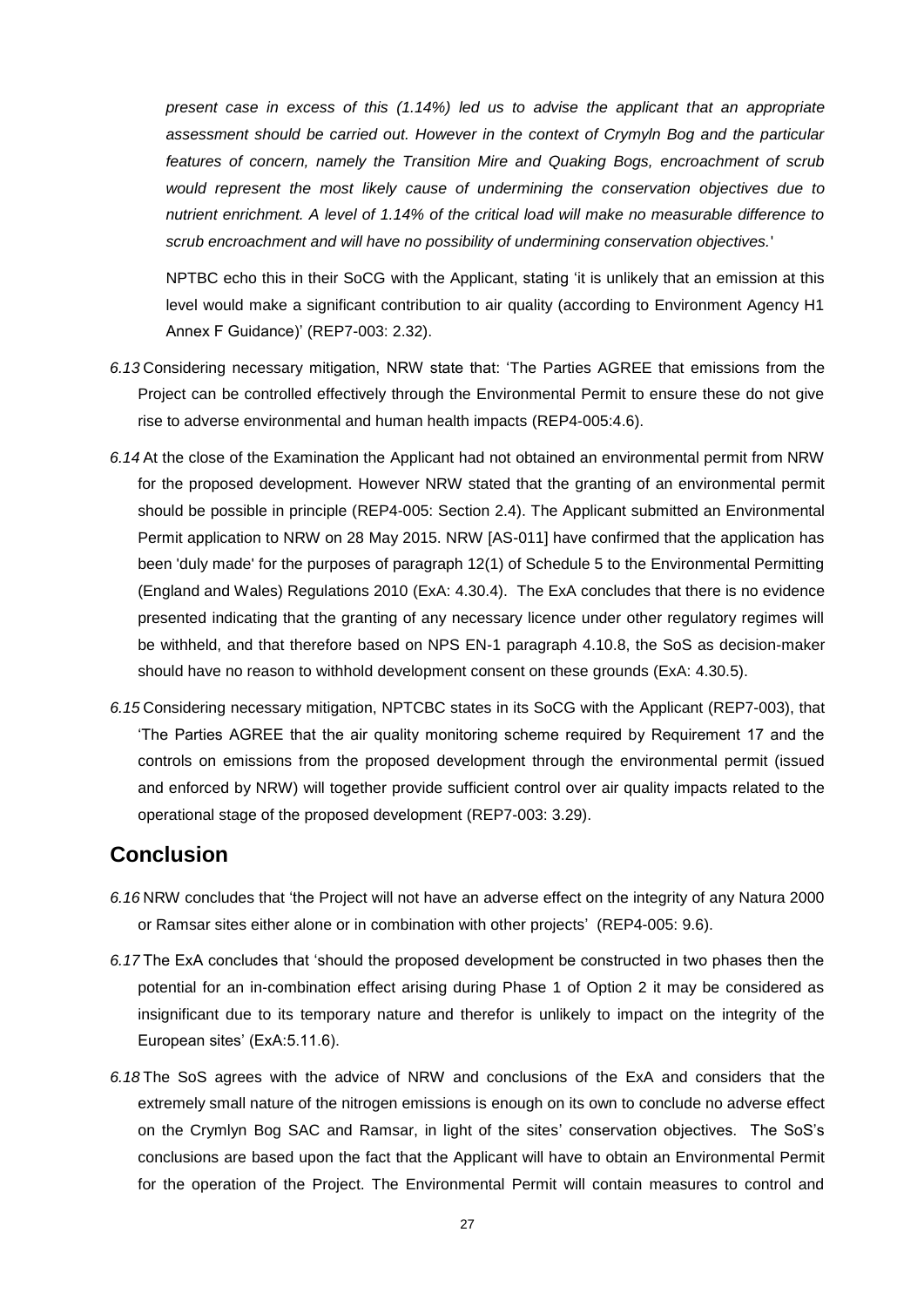<span id="page-27-0"></span>monitor emissions to air and the Applicant will have to comply with the conditions and applicable levels stipulated by the Permit. In addition, DCO Requirement 17 secures the implementation of a system for monitoring ambient levels of nitrogen dioxide that has been submitted and agreed with the relevant planning authority 12 months prior to the commissioning of any stage of the authorised works. The SoS notes NRW's position on the temporary nature of the impacts and the anticipated reduction in nitrogen emission levels following the implementation of the Industrial Emissions Directive, but does not rely on this in coming to her conclusion.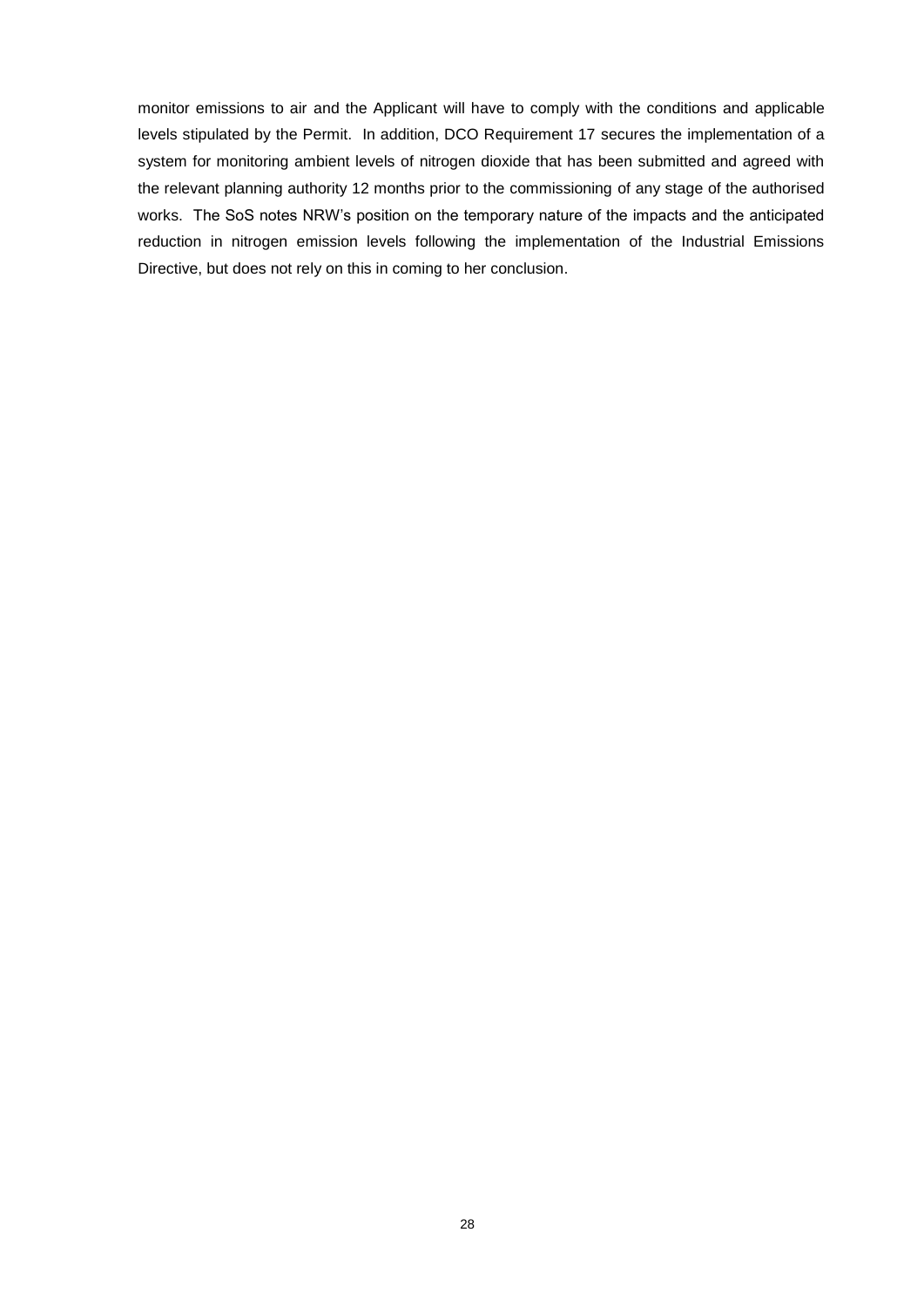## **Habitats Regulations Assessment Conclusions**

- *7.1* The SoS has carefully considered all of the information presented before and during the Examination, including the ES, representations made by Interested Parties including NRW, and the ExA's report itself. She has undertaken a robust assessment using all of the information available to her. The SoS considers that sufficient information has been provided to inform a robust assessment in line with her duties under the Habitats Regulations.
- *7.2* The SoS agrees with the advice of NRW and recommendations of the ExA, and considers that the Project has the potential to have a likely significant effect on the Crymlyn Bog SAC and Ramsar sites. This is due to the potential effects of increased nitrogen deposition from the Project (Option 1, Phase 2 only) on the Transition mires and quaking bog feature of the sites when considered incombination with emissions from other power plants in the vicinity.
- *7.3* The SoS has undertaken an AA in respect of the sites' conservation objectives listed in Table 5. The SoS agrees with the advice of NRW and recommendations of the ExA and has determined that adverse effects on the Crymlyn Bog SAC and Ramsar sites due to the potential effects of increased nitrogen deposition from the Project (Option 1, Phase 2 only) on the Transition mires and quaking bog feature of the sites when considered in-combination with emissions from other power plants in the vicinity, can be excluded. The SoS is confident that there will be no adverse effects on integrity at these sites as the increase would be extremely small (1.14% of critical load), based upon conservative estimates, and would not lead to the conservation objectives of the site being undermined.
- *7.4* The SoS's conclusions are based upon the fact that the Applicant will have to obtain an Environmental Permit for the operation of the Project. The Environmental Permit will contain measures to control and monitor emissions to air. Requirement 17 of the DCO also secures the implementation of a system for monitoring ambient levels of nitrogen dioxide that has been submitted and agreed with the relevant planning authority 12 months prior to the commissioning of any stage of the authorised works.

**Author: Sophie Thomas BSc MSc CEnv Environmental Manager National Infrastructure Consents Team Department of Energy and Climate Change**